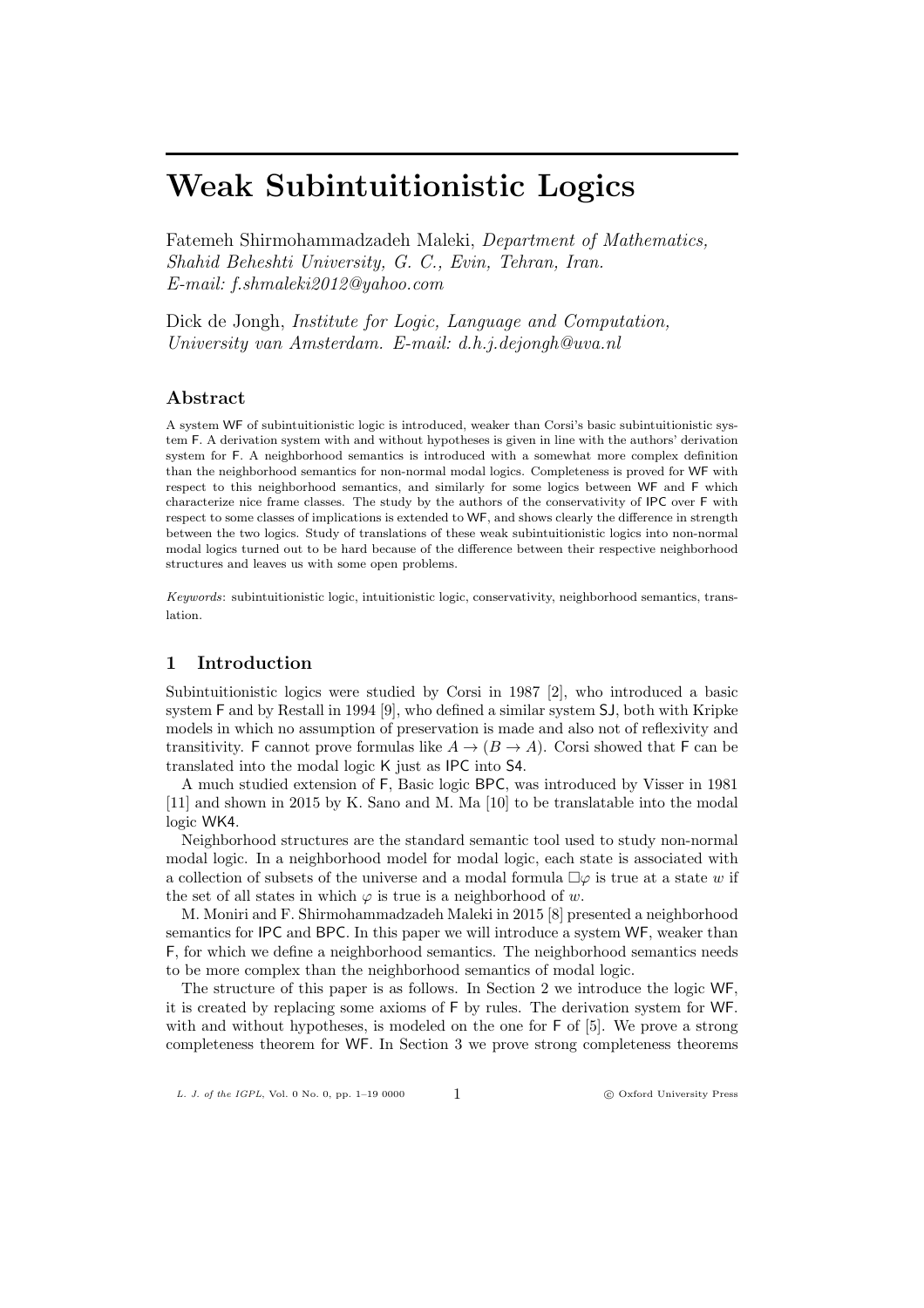for the logics between WF and F, formed by combinations of five axioms and rules. In Section 4, we show that WF has the finite model property. In Section 5 we study conservativity of IPC over WF with respect to the simple implications introduced in [5]. There is a clear difference in strength compared to the system F: IPC was proved to be conservative over F with respect to the much more complex basic implications [5]. In Section 6 we investigate the relation between WF and modal logic. The logic WF is clearly related to the non-normal modal logic EN. But because of the difference of the models we were able to prove only  $\vdash_{\mathsf{WF}} A \Rightarrow \vdash_{\mathsf{EN}} A$ . The other direction remains an open problem. A similar situation arises between the basic monotonic modal logic M and our system WFIRIL.

## **2 Soundness and Completeness**

In this section we will introduce the logic WF, a logic strictly weaker than F and prove soundness and completeness of WF.

## DEFINITION 2.1

A pair  $F = \langle W, q, NB \rangle$  is called a **Neighborhood Frame** of subintuitionistic logic if *W* is a non-empty set and *NB* is a neighborhood function from *W* into  $P((P(W))^2)$ such that

1.  $\forall w \in W$ ,  $\forall X, Y \in P(W)$ ,  $(X \subseteq Y \implies (X, Y) \in NB(w)$ ; 2.  $NB(g) = \{(X, Y) \in (P(W))^2 \mid X \subseteq Y\}.$ 

Here *g* is called **omniscient** (i.e. has the property 2).

We use the existence of omniscient worlds in the proofs of soundness and of characterization of properties of frames.

#### DEFINITION 2.2

A **Neighborhood** Model of subintuitionistic logic is a tuple  $M = \langle W, g, NB, V \rangle$ , where  $\langle W, q, NB \rangle$  is a neighborhood frame of subintuitionistic logic and  $V : P \rightarrow 2^W$ a valuation function on the set of propositional variables *P*.

#### DEFINITION 2.3

**(Truth in a Neighborhood Model)** Let  $M = \langle W, g, NB, V \rangle$  be a model and  $w \in W$ . Truth of a propositional formula in a world *w* is defined inductively as follows.

1.  $M, w \Vdash p \Leftrightarrow w \in V(p);$ 

2.  $M, w \Vdash A \land B \Leftrightarrow M, w \Vdash A \text{ and } M, w \Vdash B;$ 

- 3.  $M, w \Vdash A \vee B \Leftrightarrow M, w \Vdash A$  or  $M, w \Vdash B$ ;
- $A. M, w \Vdash A \to B \Leftrightarrow ((A)^M, (B)^M) \in NB(w);$
- 5.  $M, w \nvDash \perp$

where  $(A)^M$  denotes the truth set of *A*. If  $X \subseteq W$  is such that  $X = (A)^M$  then we call *X* **definable**. We will liberalize Definition 2.1 to require the conditions 1 and 2 to apply only to definable  $X, Y$  (see e.g. [3],[7]).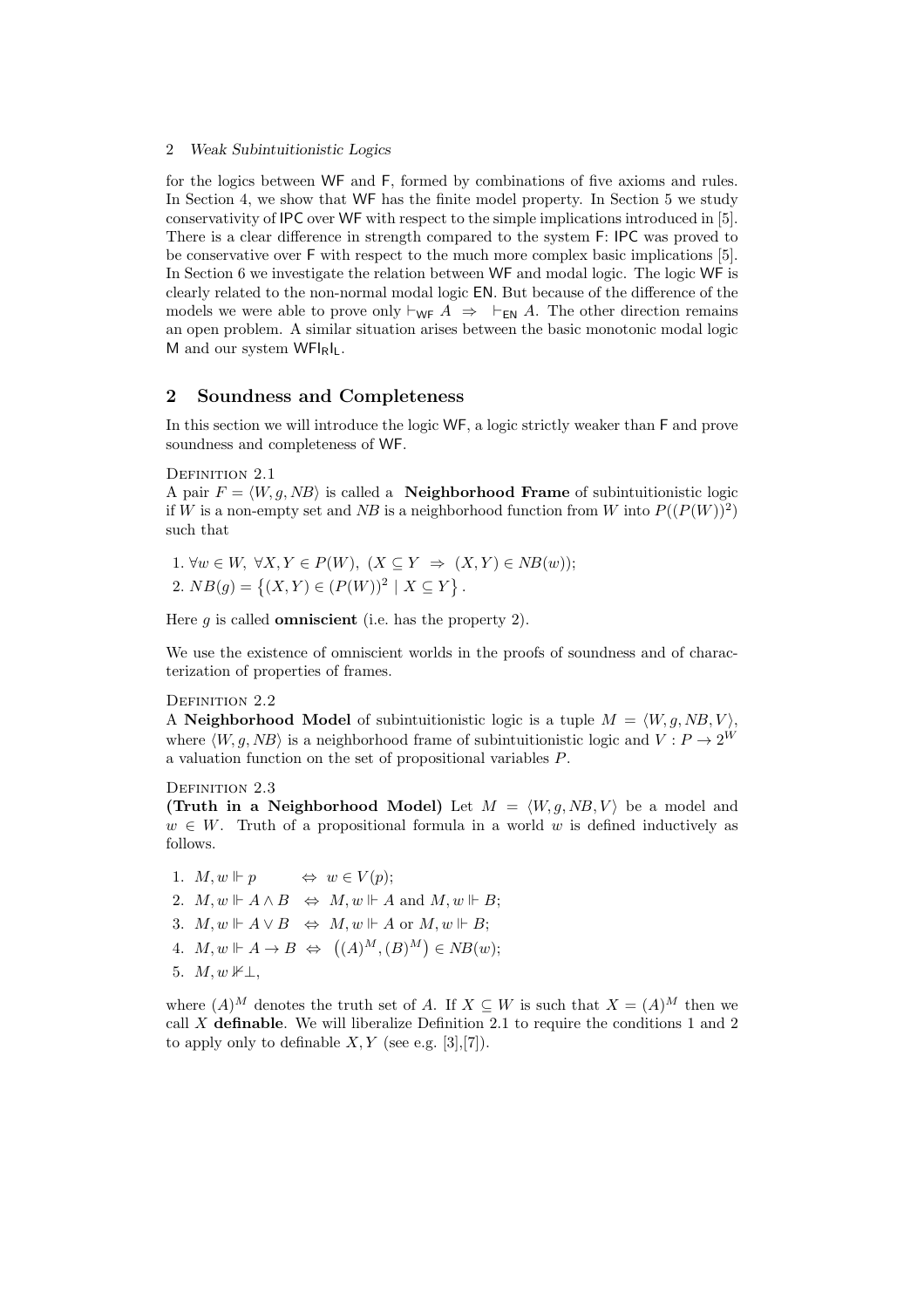П

DEFINITION 2.4

A formula A is **true in a model**  $M = \langle W, g, NB, V \rangle$ ,  $M \Vdash A$  if for all  $w \in W$ ,  $M, w \Vdash A$ and if all models force A, we write  $\mathbb{H}$  A and call A **valid**. A formula A is **valid on a frame**  $F = \langle W, g, NB \rangle$ ,  $F \Vdash A$  if *A* is true in every model based on that frame.

In the following definition of neighborhood models we use the more standard neighborhood function.

DEFINITION 2.5

An **N-Neighborhood Frame** is a triple  $F = \langle W, q, N \rangle$ . *N* is a neighborhood function from *W* into  $2^{2^W}$ ,  $g \in W$ , and for each  $w \in W$  we have  $W \in N(w)$  and  $N(g) = \{W\}$  (*g* is called **omniscient**). An **N-Neighborhood Model** is a quadruple  $M = \langle W, g, N, V \rangle$  with  $V : P \to 2^W$  a valuation function on the set of propositional variables *P*.

DEFINITION 2.6

**(Truth in an N-Neighborhood Model)** Let  $M = \langle W, N, V \rangle$  be a model and  $w \in W$ . Truth of a propositional formula in a world *w* is defined inductively as in Definition 2.3 with the following clause for *→*:

$$
M, w \Vdash A \to B \Leftrightarrow \{v \mid v \Vdash A \Rightarrow v \Vdash B\} \in N(w).
$$

It maybe easier to think of  $\{v \mid v \Vdash A \Rightarrow v \Vdash B\}$  as the set  $((A)^M)^c \cup (B)^M$ . Here we denote  $W - (A)^M$  by  $((A)^M)^c$ .

Indeed, we opted for *N*-neighborhood frames first but were not able to prove completeness for WF with respect to these frames.

#### Lemma 2.7

For every *N*-neighborhood model  $M_N = \langle W, g, N, V \rangle$ , there is a pointwise equivalent neighborhood model  $M_{NB} = \langle W, g, NB, V \rangle$ .

PROOF. The proof is straightforward by considering, for each  $w \in W$ ,  $NB(w) = \{(X, Y) | (X)^c \cup Y \in N(w)\}.$ 

In the other direction the connection is not clear.

DEFINITION 2.8

WF is the logic given by the following axioms and rules,

| 1. $A \rightarrow A \vee B$                                          | 9. $A \rightarrow A$                                                                            |
|----------------------------------------------------------------------|-------------------------------------------------------------------------------------------------|
| 2. $B \to A \vee B$                                                  | 10. $\frac{A-A\rightarrow B}{B}$                                                                |
| 3. $A \wedge B \rightarrow A$                                        | 11. $\frac{A}{4 \wedge B}$                                                                      |
| 4. $A \wedge B \rightarrow B$                                        | 12. $\frac{A}{B \rightarrow A}$                                                                 |
| 5. $\frac{A\rightarrow B\ A\rightarrow C}{A\rightarrow B\wedge C}$   | 13. $\frac{A\rightarrow B\quad B\rightarrow C}{A\rightarrow C}$                                 |
| 6. $\frac{A\rightarrow C\quad B\rightarrow C}{A\vee B\rightarrow C}$ | 14. $\frac{A \leftrightarrow B \quad C \leftrightarrow D}{(A \to C) \leftrightarrow (B \to D)}$ |
| 7. $A \wedge (B \vee C) \rightarrow (A \wedge B) \vee (A \wedge C)$  |                                                                                                 |
| 8. $\perp \rightarrow A$                                             |                                                                                                 |

The rules are to be applied in such a way that, if the formulas above the line are theorems of WF, then the formula below the line is a theorem as well. We return to the rules when we discuss deduction from hypotheses. We write  $\vdash$  for  $\vdash_{\mathsf{WF}}$ .

The logic WF misses the following axioms of F (Corsi's system [2]):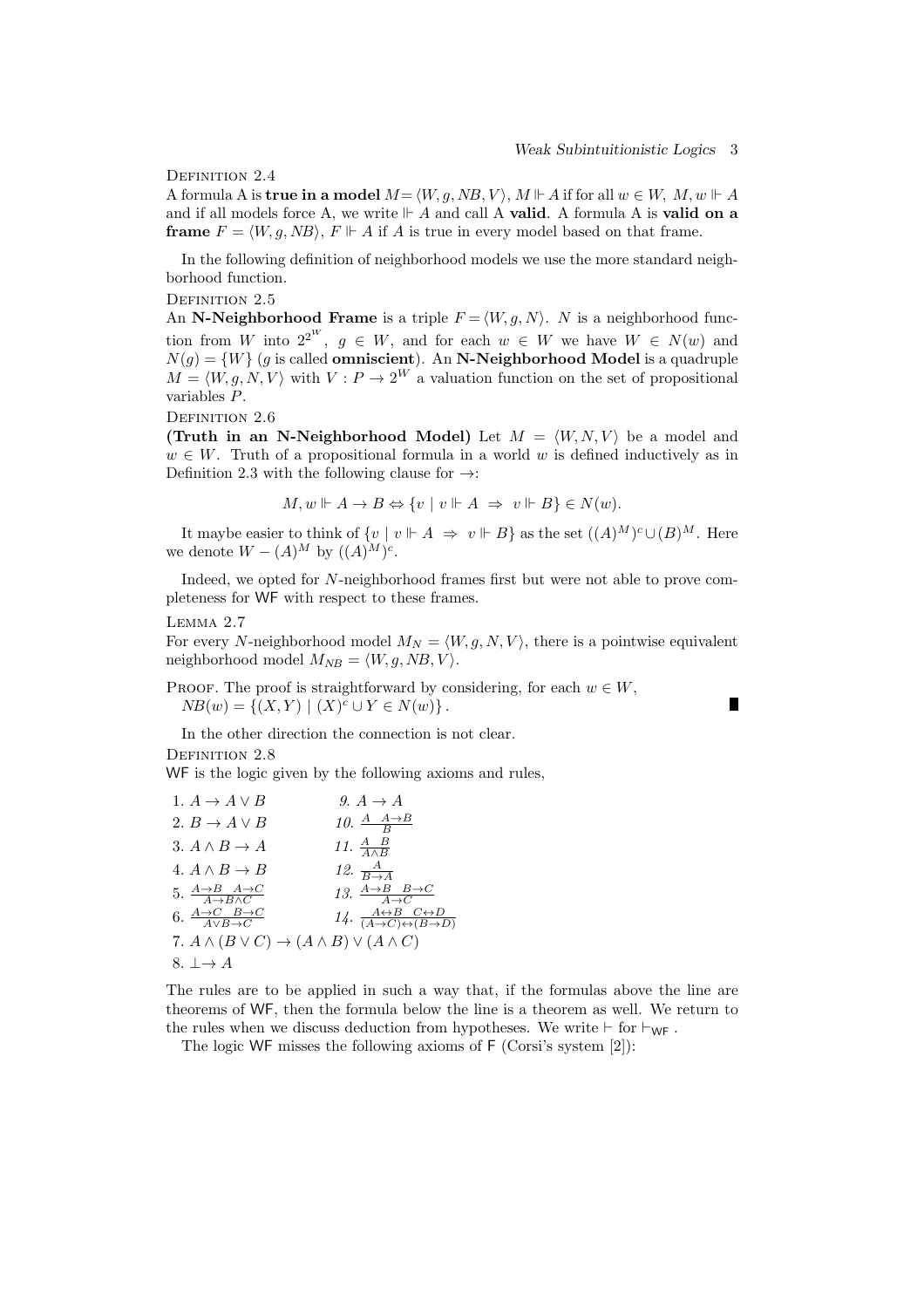$$
(A \to B) \land (A \to C) \to (A \to B \land C)
$$
  

$$
(A \to B) \land (C \to B) \to (A \lor C \to B)
$$
  

$$
(A \to B) \land (B \to C) \to (A \to C)
$$

Typical for intuitionistic logic is that often axioms and their corresponding rules are different in strength. That comes out nicely here.

First we will show that WF has the disjunction property.

DEFINITION  $2.9$  ([6]) We define *|A* by induction on A, as follows

1. Not *|p*, 2.  $|A \wedge B|$  iff  $|A|$  and  $|B|$ , 3.  $|A \vee B|$  iff  $|A \text{ or } |B|$ , 4.  $|A \rightarrow B$  iff  $\vdash A \rightarrow B$  and (if  $|A \text{ then } |B|$ ).

THEOREM  $2.10\,$  $|A$  ⇔  $\vdash$  *A*.

PROOF. The proof is a trivial modification of the standard one for IPC.

Theorem 2.11 If  $\vdash A \lor B$  then  $\vdash A$  or  $\vdash B$ .

PROOF. Assume  $\vdash A \lor B$ , by Theorem 2.10,  $\vert A \lor B$ . So  $\vert A$  or  $\vert B$ . Again by Theorem  $2.10, \, \vdash A \text{ or } \vdash B.$ 

THEOREM 2.12 The formula  $A \rightarrow B$  is valid if and only if for all models M,

$$
(A)^M \subseteq (B)^M.
$$

PROOF.  $\Rightarrow$ : Let  $\mathbb{H} \times A \to B$ , so for all *M* and for all  $w \in M$ ,  $((A)^M, (B)^M) \in NB(w)$ . So, for all M,  $((A)^M, (B)^M)$  ∈ *NB*(*g*). Hence, by Definition 2.1(2),  $(A)^M$  ⊆  $(B)^M$ .  $\Leftrightarrow$ : We should prove that for all *M* and for all  $w \in M$ ,  $((A)^{M}, (B)^{M}) \in NB(w)$ . By assumption  $(A)^M \subseteq (B)^M$ , so by definition of neighborhood frames for all M and for all  $w \in M$ ,  $((A)^M, (B)^M) \in NB(w)$ . That is,  $\Vdash A \to B$ .

Corollary 2.13  $A \leftrightarrow B$  if and only if for all models *M*,  $(A)^M = (B)^M$ .

PROOF. Obvious.

Lemma 2.14 (a) If  $\mathbb{H}$  *A* and  $\mathbb{H}$  *A*  $\rightarrow$  *B*, then  $\mathbb{H}$  *B*. (b) If  $\Vdash A \to B$  and  $\Vdash A \to C$ , then  $\Vdash A \to B \land C$ . (c) If  $\mathbb{H} \dash A \to C$  and  $\mathbb{H} \dash B \to C$ , then  $\mathbb{H} \dash A \lor B \to C$ . (d) If  $\Vdash A \to B$  and  $\Vdash B \to C$ , then  $\Vdash A \to C$ . (e) If  $\mathbb{H}$   $A \leftrightarrow B$  and  $\mathbb{H}$   $C \leftrightarrow D$ , then  $\mathbb{H}$   $(A \to C) \leftrightarrow (B \to D)$ . П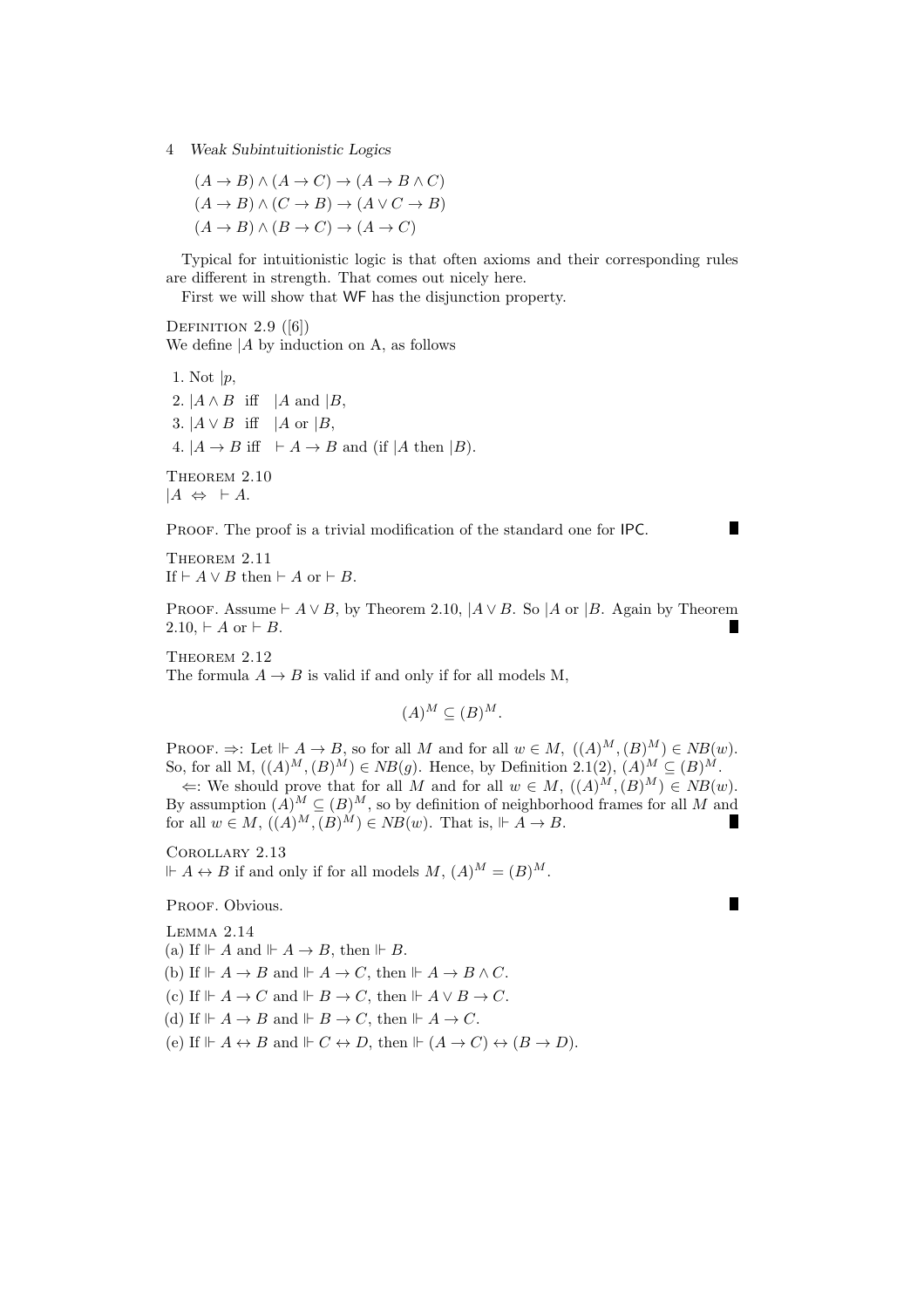$\blacksquare$ 

Г

PROOF. We only prove (a) and (e). The other cases are similar.<br>(a) Let  $\mathrel{\Vdash} A \to B$ . By Theorem 2.12, for all models M,  $(A)^M \subset (B)^M$ . By (a) Let  $\mathbb{H}$  *A*  $\rightarrow$  *B*. By Theorem 2.12, for all models M,  $(A)^M \subseteq (B)^M$ . By assumption, for all models  $M$ ,  $(A)^M = W$ . So also,  $(B)^M = W$ . Hence,  $\Vdash B$ .

(e) By Corollary 2.13, it is sufficient to show that for all models  $M$ ,  $(A \rightarrow C)^M$  =  $(B \to D)^M$ . By assumption and Corollary 2.13, we have  $(A)^M = (B)^M$  *and*  $(C)^M = (C)^M$  $(D)^M$ . Therefore,  $\{v \mid ((A)^M, (C)^M) \in NB(v)\} = \{v \mid ((B)^M, (D)^M) \in NB(v)\}$ . That is,  $(A → C)^M = (B → D)^M$ .

OBSERVATION 2.15

The formula  $(p \to q) \land (p \to r) \to (p \to q \land r)$  is not valid in the class of all neighborhood frames.

PROOF. Consider the neighborhood frame  $F = \langle W, g, NB \rangle$  with

$$
W = \{g, w\}, \, NB(w) = \{(W, \{w\}), (W, \{g\})\} \cup \{(X, Y) \in (P(W))^2 \mid X \subseteq Y\}.
$$

Also consider the valuation  $V(p) = W$ ,  $V(r) = \{g\}$ ,  $V(q) = \{w\}$ . We have,

 $(W, \{w\}) \in NB(w) \Rightarrow w \Vdash p \rightarrow q,$  $(W, \{g\}) \in NB(w) \Rightarrow w \Vdash p \rightarrow r,$  $(W, \varnothing) \notin NB(w) \Rightarrow w \nVdash p \rightarrow q \wedge r.$ 

So,  $((p \rightarrow q) \land (p \rightarrow r))^M \nsubseteq (p \rightarrow q \land r)^M$  and therefore,

$$
(((p \to q) \land (p \to r))^M, (p \to q \land r)^M) \notin NB(g).
$$

That is,  $q \nvDash (p \rightarrow q) \land (p \rightarrow r) \rightarrow (p \rightarrow q \land r)$ .

OBSERVATION 2.16

The formula  $(p \to q) \land (r \to q) \to (p \lor r \to q)$  is not valid in the class of all neighborhood frames.

PROOF. Consider the neighborhood frame  $F = \langle W, g, NB \rangle$  with

$$
W = \{w, g\}, \, NB(w) = \{(\{g\}, \{w\})\} \cup \{(X, Y) \in (P(W))^2 \mid X \subseteq Y\}.
$$

Also consider the valuation  $V(p) = V(q) = \{w\}$ ,  $V(r) = \{q\}$ . We have,

$$
(\{w\}, \{w\}) \in NB(w) \Rightarrow w \Vdash p \to q,
$$
  

$$
(\{g\}), \{w\}) \in NB(w) \Rightarrow w \Vdash r \to q,
$$
  

$$
(W, \{w\}) \notin NB(w) \Rightarrow w \nvDash p \lor r \to q.
$$

So  $((p \rightarrow q) \land (r \rightarrow q))^{M} \nsubseteq (p \lor r \rightarrow q)^{M}$  and therefore,

$$
(((p \to q) \land (r \to q))^{M}, (p \lor r \to q)^{M}) \notin NB(g).
$$

That is,  $q \nvDash (p \rightarrow q) \land (r \rightarrow q) \rightarrow (p \lor r \rightarrow q)$ .

OBSERVATION 2.17

The formula  $(p \to q) \land (q \to r) \to (p \to r)$  is not valid on the class of all neighborhood frames.

PROOF. Consider the neighborhood frame  $F = \langle W, g, NB \rangle$  with

$$
W = \{w, g\}, NB(w) = \{(\{w\}, \{g\}), (\{g\}, \varnothing)\} \cup \{(X, Y) \in (P(W))^2 \mid X \subseteq Y\}.
$$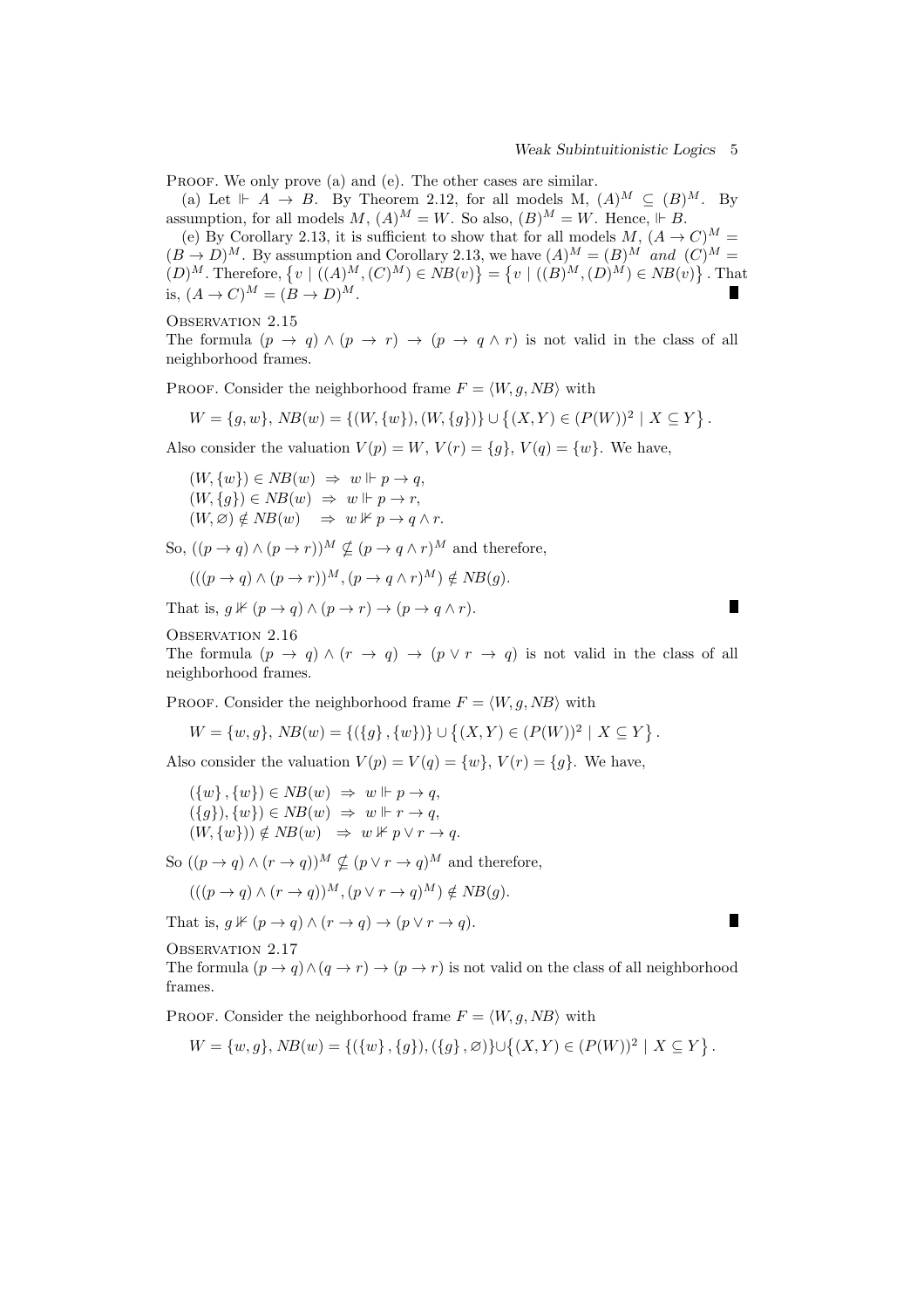Also consider the valuation  $V(p) = \{w\}$ ,  $V(r) = \emptyset$  and  $V(q) = \{g\}$ . We have,

$$
(\{w\}, \{g\}) \in NB(w) \Rightarrow w \Vdash p \to q,
$$
  

$$
(\{g\}, \varnothing) \in NB(w) \Rightarrow w \Vdash q \to r,
$$
  

$$
(\{w\}, \varnothing) \notin NB(w) \Rightarrow w \nvDash p \to r.
$$

So,  $((p \rightarrow q) \land (q \rightarrow r))^M \nsubseteq (p \rightarrow r)^M$  and therefore,

$$
(((p \to q) \land (q \to r))^{M}, (p \to r)^{M}) \notin NB(g).
$$

That is,  $q \nvDash (p \rightarrow q) \land (q \rightarrow r) \rightarrow (p \rightarrow r)$ .

For the strong completeness theorem we will show that if  $\Sigma \nvdash A$  then there exists a state  $\Delta$  in the canonical model such that  $\Delta \Vdash \Sigma$  and  $\Delta \nvDash A$ . For this purpose we need to have some definitions and propositions. Actually the definitions of theory and of derivation from hypotheses are identical to the ones for F in [5].

DEFINITION 2.18

A set of sentences ∆ is a **theory** if and only if

1. 
$$
A, B \in \Delta \Rightarrow A \land B \in \Delta
$$
,  
\n2.  $\vdash A \rightarrow B \Rightarrow$  (if  $A \in \Delta$ , then  $B \in \Delta$ ),  
\n3. If  $\vdash A \Rightarrow A \in \Delta$ .

DEFINITION 2.19

(a) We define  $\Gamma \vdash A$  if there is a derivation of A from  $\Gamma$  and theorems of WF using the rules  $\frac{A}{A \wedge B}$  and  $\frac{A}{B}$  where in the latter case the restriction is that  $A \to B$  has to be provable in WF.

(b) We define  $\Gamma \Vdash A$  iff for all M,  $w \in M$ , if  $M, w \Vdash \Gamma$  then  $M, w \Vdash A$ .

PROPOSITION 2.20

 $\Delta$  is a theory  $\Longleftrightarrow$   $\Delta \vdash A$  if and only if  $A \in \Delta$ .

PROOF.  $\Rightarrow$ : The proof from right to left is immediate. The other direction is by induction on the length of the derivation. If A is theorem of WF, then by definition of theory  $A \in \Delta$ .

If  $\Delta \vdash A$  and  $\Delta \vdash B$ , then, by induction hypothesis  $A \in \Delta$  and  $B \in \Delta$ . So by definition of theory  $A \wedge B \in \Delta$ .

If  $\vdash A \rightarrow B$  and  $\Delta \vdash A$ , then, by induction hypothesis  $A \in \Delta$  and by definition of theorem  $B \in \Delta$ .

*⇐*: This direction is easy. We only check case 2 of the definition of theory. Let  $A \rightarrow B$  and  $A \in \Delta$ . Then by assumption  $\Delta \vdash A$ , and so  $\Delta \vdash B$ . Again by assumption  $B \in \Delta$ .

## THEOREM 2.21

**(Weak Deduction Theorem)**  $A \vdash B$  if and only if  $\vdash A \rightarrow B$ .

Proof. *⇒*: By induction on the length of the proof.

If *B* is an axiom. Then  $\vdash$  *B*, so by rule 11,  $\vdash$  *A*  $\rightarrow$  *B*.

If  $A \vdash A$  is covered  $\vdash A \rightarrow A$ .

If  $A \vdash B$  and  $A \vdash C$ . By induction hypothesis  $\vdash A \rightarrow B$  and  $\vdash A \rightarrow C$ , so by rule 5,  $\vdash A \to B \land C$ .

П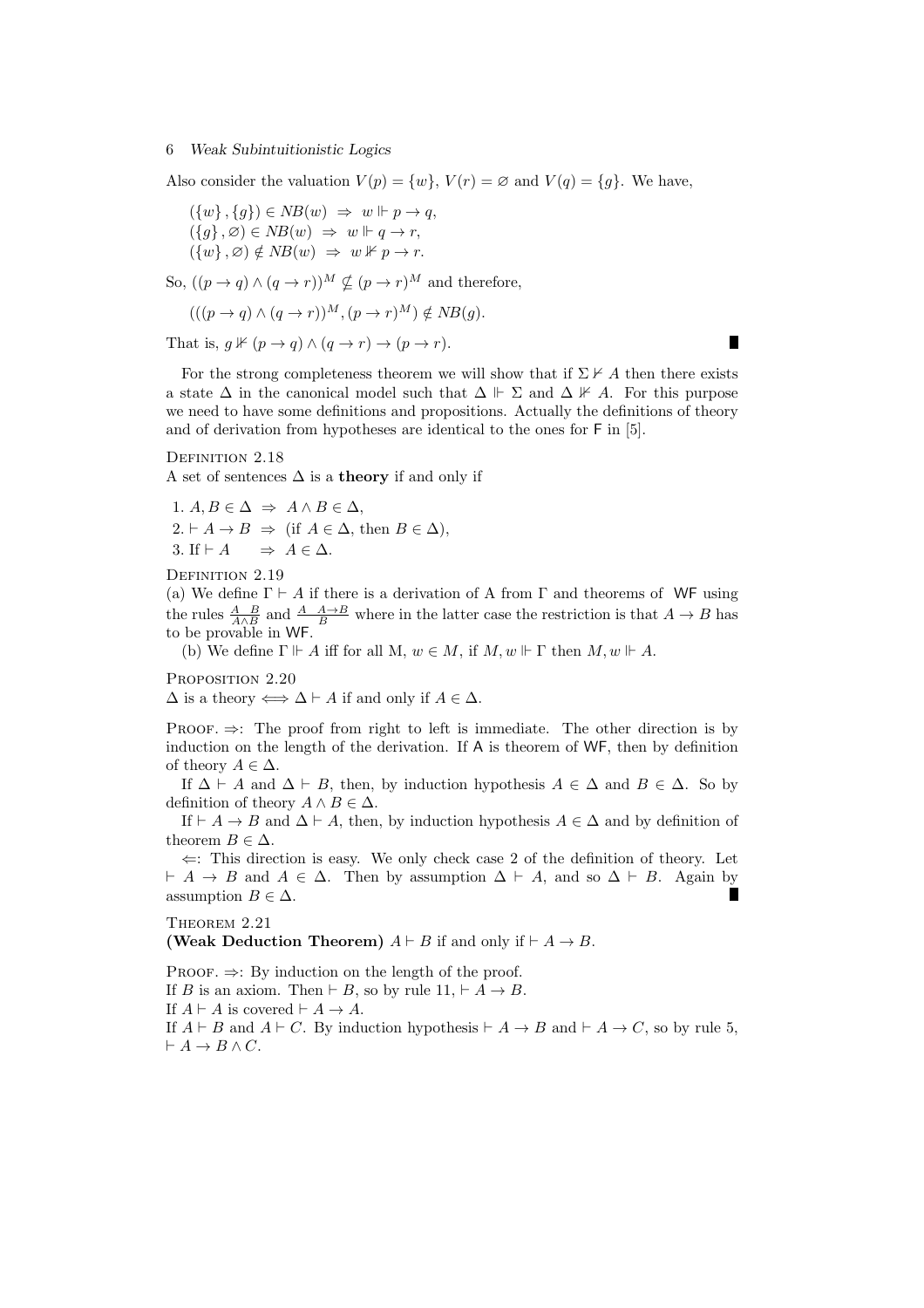If  $A \vdash B$  and  $\vdash B \rightarrow C$ . Then by induction hypothesis  $\vdash A \rightarrow B$ , so by rule 12,  $\vdash A \rightarrow C$ .

 $\Leftarrow$ : Let  $\vdash A \rightarrow B$  and  $\Gamma = \{A\}$  then by Definition 2.19, we have  $\Gamma \vdash B$ , that is  $A \vdash B$ .

Corollary 2.22

(a)  $A_1, \ldots, A_n \vdash B$  if and only if  $\vdash A_1 \land \ldots \land A_n \rightarrow B$ .

(b)  $\Delta \vdash B$  if and only if, for some  $A_1, ..., A_n \in \Delta, \vdash A_1 \wedge ... \wedge A_n \rightarrow B$ .

PROOF. The proof is easy.

П

DEFINITION 2.23

A set of sentences  $\Delta$  is **prime** if and only if, if  $A \lor B \in \Delta$ , then  $A \in \Delta$  or  $B \in \Delta$ *.* 

THEOREM 2.24 If  $\Sigma \nvdash D$  then there is a prime theory  $\Delta$  such that  $\Delta \supseteq \Sigma$ ,  $D \notin \Delta$ .

PROOF. By assumption and by definition of provability we conclude that  $D \notin \Sigma$ . Enumerate all formulas, with infinitely many repetitions:  $B_0, B_1, \ldots$  and define,

 $\Delta_0 = \Sigma$ ,  $\Delta_{n+1} = \Delta_n \cup \{B_n\}$  if  $\Delta_n, B_n \nvdash D$ ,  $\Delta_{n+1} = \Delta_n$  otherwise.

Take  $\Delta$  to be the union of all  $\Delta_n$ . Clearly,  $\Delta \nvdash D$ . We must show that  $\Delta$  is a prime theory. Assume that  $F \in \Delta$ ,  $G \in \Delta$  and  $F \wedge G \notin \Delta$ . Let  $F = B_i$ ,  $G = B_j$  and  $F \wedge G = B_n$  with  $j \geq i \geq n$ . So,  $\Delta_n, F \wedge G \vdash D$  and hence  $\Delta_n, F, G \vdash D$ . But  $F, G \in \Delta_j$ , so  $\Delta_n, F, G \nvdash D$ , a contradiction.

Now if  $\vdash A \rightarrow B$  and  $A \in \Delta$ . Asuume  $B \notin \Delta$ . Let  $B = B_n$ , then,  $\Delta_n, B_n \vdash D$ and so  $\Delta_n$ ,  $A \vdash D$ , because from  $\vdash A \rightarrow B$  and A we can derive B. But this is a contradiction, since  $A \in \Delta$ .

Assume that  $F \vee G \in \Delta$ , and  $F \notin \Delta$ ,  $G \notin \Delta$ . Let  $F = B_n$  and  $G = B_k$ , so  $\Delta_n$ ,  $F \vdash D$  and  $\Delta_k$ ,  $G \vdash D$ . Then by Corollary 2.22, there exist  $\bar{B}_1, ..., \bar{B}_m \in \Delta_n$ such that  $\vdash \bar{B}_1 \land \ldots \land \bar{B}_m \land F \to D$  and also there exist  $B'_1, ..., B'_{m'} \in \Delta_k$  such that  $\vdash B'_1 \land \dots \land B'_{m'} \land G \to D$ . W.l.o.g. take  $n \geq k$ , then  $\bar{B}_1, \dots, \bar{B}_m, \bar{B}'_1, \dots, \bar{B}'_{m'} \in \Delta_n$ . Thus by some steps and using some rules of WF we will have,

$$
\vdash (\bar{B}_1 \land \dots \land \bar{B}_m) \land (B'_1 \land \dots \land B'_{m'}) \land (F \lor G) \to D \tag{2.1}
$$

Again by Corollary 2.22 and (2.1) we have  $\Delta_n$ ,  $F \vee G \vdash D$ . But that cannot be true since  $F \vee G \in \Delta$ .

Assuming that  $\vdash$  *F*, we want to show that  $F \in \Delta$ . Let  $F = B_n$  and  $F \notin \Delta$ , so  $\Delta_n$ ,  $F \vdash D$ . From  $\Delta_n$  we can derive *F*, so  $\Delta_n \vdash D$ . But this is a contradiction, hence  $F \in \Delta$ . So  $\Delta$  is a prime theory.

Since  $\Delta$  is a theory and  $\Delta \nvdash D, D \notin \Delta$ .

Г

DEFINITION 2.25

Let  $W_{\text{WF}}$  be the set of all prime theories. Given a formula A, we define the set  $\llbracket A \rrbracket$ as follows,

$$
\llbracket A \rrbracket = \{ \Delta \mid \Delta \in W_{\mathsf{WF}}, \ A \in \Delta \}.
$$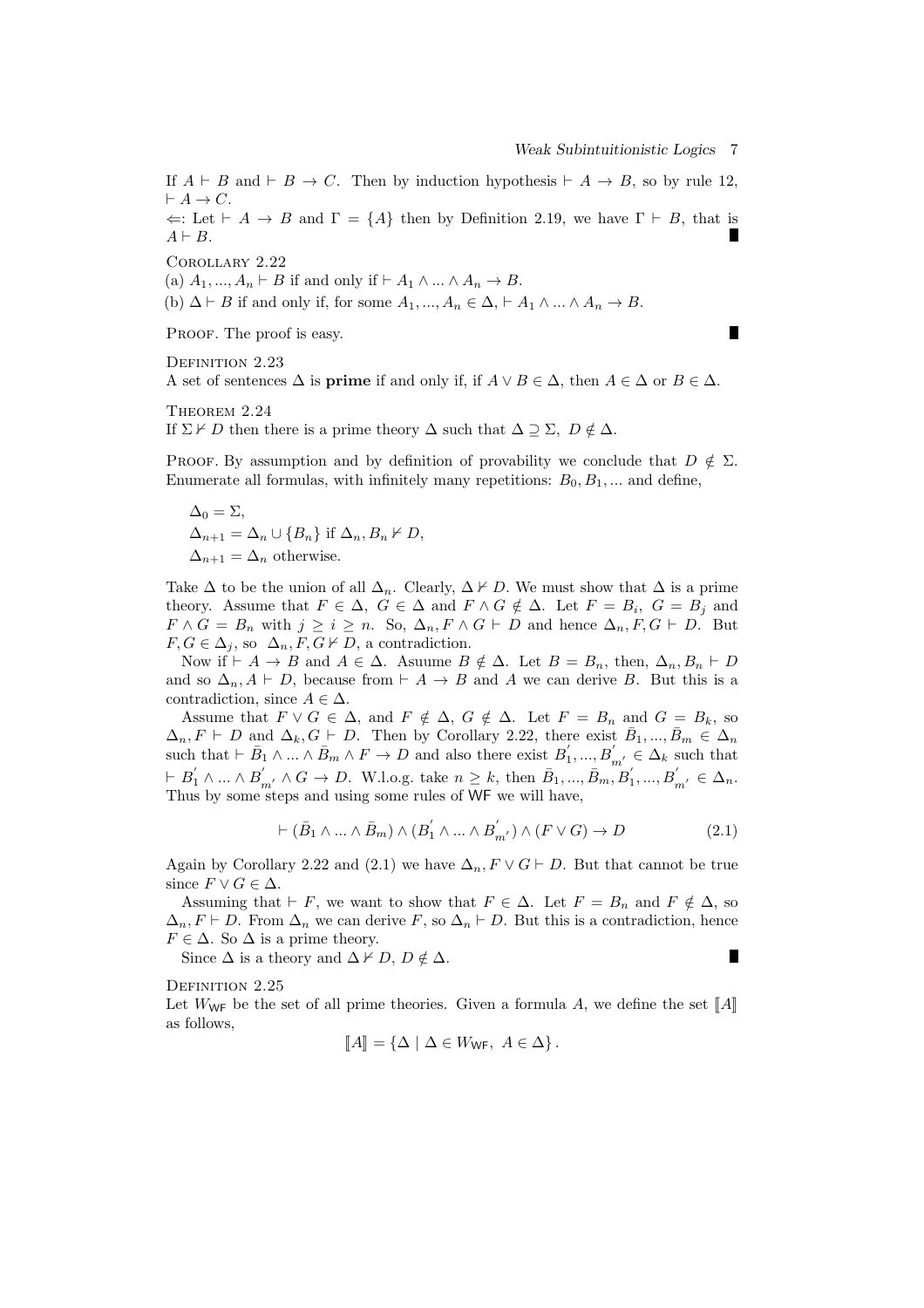Lemma 2.26 Let C and D are formulas. Then

 $(a)$   $\llbracket C \wedge D \rrbracket = \llbracket C \rrbracket \cap \llbracket D \rrbracket.$  $(b)$   $\llbracket C \vee D \rrbracket = \llbracket C \rrbracket \cup \llbracket D \rrbracket.$  $(C)$   $[C] \subseteq [D]$  iff  $\vdash C \to D$ . (d)  $\llbracket C \rrbracket = \llbracket D \rrbracket$  iff  $\vdash C \leftrightarrow D$ .

PROOF. The proofs are easy. We only prove (c).

(c) Let  $\nvdash C \rightarrow D$ . Then by the Weak Deduction Theorem  $C \nvdash D$ . Let  $\Sigma = \{C\}$ , then by Theorem 2.24, there exist a prime theory  $\Gamma$  such that,  $C \in \Gamma$  and  $D \notin \Gamma$ . That is  $\llbracket C \rrbracket \nsubseteq \llbracket D \rrbracket.$ 

Now let  $\vdash$  *C*  $\rightarrow$  *D*. Assume  $\Gamma \in W_{\mathsf{WF}}$ , *C*  $\in$   $\Gamma$ . Then by definition of theory *D*  $\in$   $\Gamma$ . So  $\llbracket C \rrbracket \subseteq \llbracket D \rrbracket$ .

When constructing a canonical model the states of the world will be prime theories, i.e. elements of  $W_{\text{WF}}$ . Consider the function  $NB_{\text{WF}} : W_{\text{WF}} \to P((P(W_{\text{WF}}))^2)$  such that for each  $\Gamma \in W_{\text{WF}}$ ,

$$
NB_{\mathsf{WF}}(\Gamma) = \{([\![A]\!], [\![B]\!]) \mid A \to B \in \Gamma\}.
$$

In the completeness proof we need to be sure that, if  $(\llbracket A \rrbracket, \llbracket B \rrbracket) \in NB_{\mathsf{WF}}(\Gamma)$ , then  $A \rightarrow B \in \Gamma$ . This does not follow directly from the definition. It only follows directly that *C*, *D* exist such that  $C \to D \in \Gamma$ , and  $\llbracket C \rrbracket = \llbracket A \rrbracket$  and  $\llbracket D \rrbracket = \llbracket B \rrbracket$ . In the following lemma we obtain what is needed to make the argument go through.

Lemma 2.27

If  $NB_{\text{WF}}$  :  $W_{\text{WF}} \rightarrow P((P(W_{\text{WF}}))^2)$  is a function such that for each  $\Gamma \in W_{\text{WF}}$ ,  $NB_{\text{WF}}(\Gamma) = \{([\![A]\!], [\![B]\!]) | A \to B \in \Gamma\}$ . Then  $([\![A]\!], [\![B]\!]) \in NB_{\text{WF}}(\Gamma)$  implies  $A \to B \in \Gamma$ .

PROOF. Assume  $(\llbracket A \rrbracket, \llbracket B \rrbracket) \in NB_{\mathsf{WF}}(\Gamma)$ . Then for some *C*, *D*,  $\llbracket A \rrbracket = \llbracket C \rrbracket$ ,  $\llbracket B \rrbracket = \llbracket D \rrbracket$ ,  $C \rightarrow D \in \Gamma$ . By Lemma 2.26, we have  $\vdash A \leftrightarrow C$  and  $\vdash B \leftrightarrow D$ . Then by rule 14 we will have  $\vdash (A \rightarrow B) \leftrightarrow (C \rightarrow D)$ . By assumption,  $C \rightarrow D \in \Gamma$ . Hence, by definition of prime theory we conclude that,  $A \to B \in \Gamma$ . П

Now we want to define the canonical model for WF.

DEFINITION 2.28

The **Canonical model**  $M^{WF} = \langle W_{WF}, g, NB_{WF}, V \rangle$  of WF is defined by:

1. *g* is the set of theorems of WF,

2. For each  $\Gamma \in W$  and all formulas *A* and *B*,

 $NB_{\text{WF}}(\Gamma) = \{([\![A]\!], [\![B]\!]) \mid A \to B \in \Gamma \},$ 

3. If  $p \in At$ , then  $V(p) = ||p|| = \{\Gamma \mid \Gamma \in W_{\text{WF}} \text{ and } p \in \Gamma \}.$ 

By Theorem 2.11, WF has the disjunction property and therefore is a prime theory. It is easy to see that in the canonical model WF is omniscient. Also for all  $\Gamma \in W_{\text{WF}}$ , if  $\llbracket A \rrbracket \subseteq \llbracket B \rrbracket$ , then  $(\llbracket A \rrbracket, \llbracket B \rrbracket) \in NB_{\mathsf{WF}}(\Gamma)$ . Since if  $\llbracket A \rrbracket \subseteq \llbracket B \rrbracket$ , then by Lemma 2.26,  $\vdash A \to B$  and so  $A \to B \in \Gamma$ .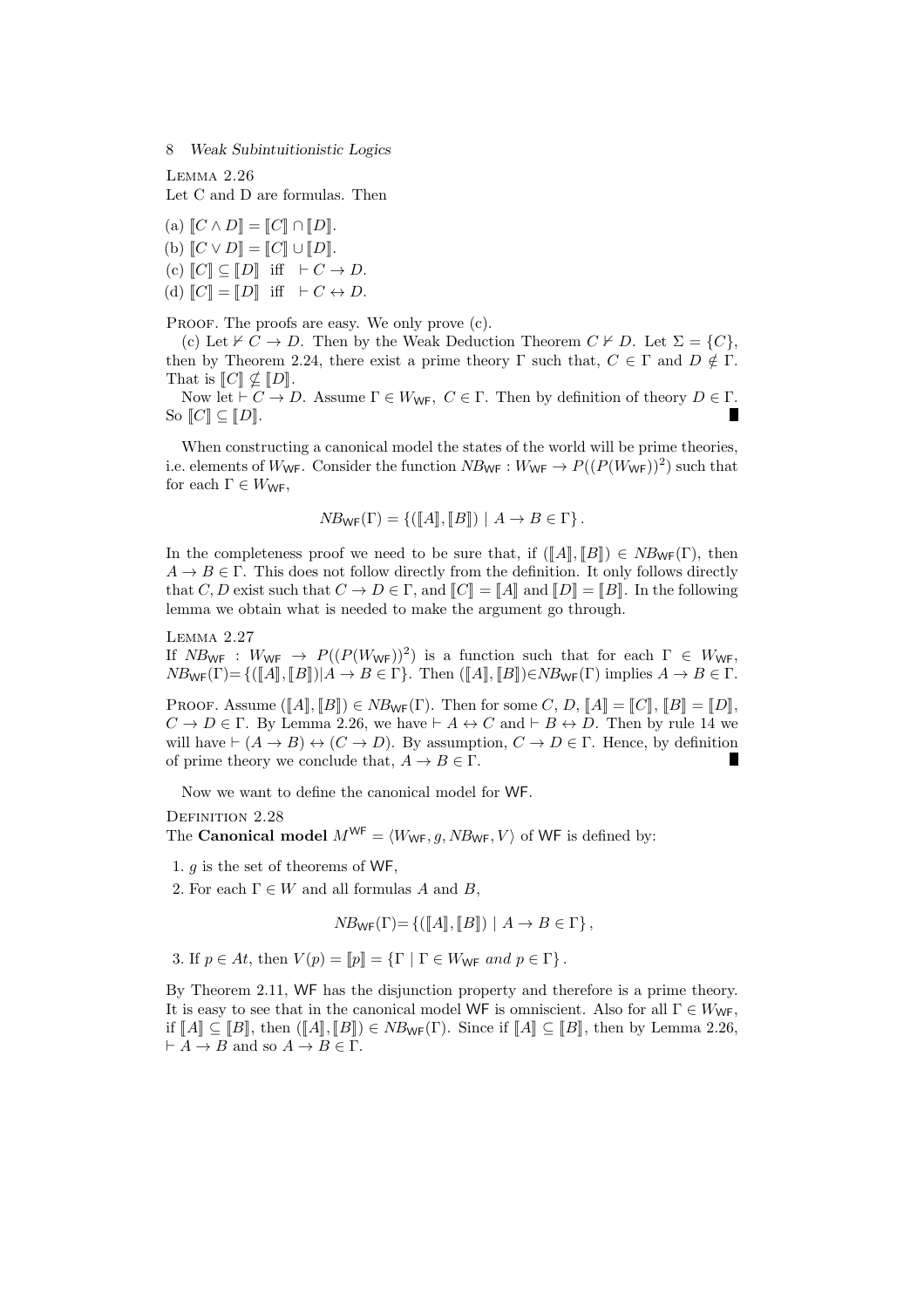П

THEOREM 2.29

**(Truth Lemma)** For any formula  $E$ , if  $M^{WF}$  is the canonical model of WF, then

$$
(E)^{M^{\text{WF}}} = [E].
$$

PROOF. By induction on *E*. The atomic case holds by the definition of canonical model.

 $(E := A \wedge B)$  Let  $\Gamma \in W_{\text{WF}}$  and  $\Gamma \Vdash A \wedge B$  then  $\Gamma \Vdash A$  and  $\Gamma \Vdash B$ . By the induction hypothesis  $A \in \Gamma$  and  $B \in \Gamma$ .  $\Gamma$  is a theory so  $A \wedge B \in \Gamma$ .

Now let  $A \wedge B \in \Gamma$ . We have  $\vdash A \wedge B \to A$  and  $\vdash A \wedge B \to B$ , hence by definition of theory we conclude that  $A \in \Gamma$  and  $B \in \Gamma$ . By induction hypothesis  $\Gamma \Vdash A$  and  $Γ ⊢ B$  so  $Γ ⊢ A ∧ B$ .

 $(E := A \vee B)$  Let  $\Gamma \in W_{\mathsf{WF}}$  and  $\Gamma \Vdash A \vee B$ . Then  $\Gamma \Vdash A$  or  $\Gamma \Vdash B$ . By the induction hypothesis  $A \in \Gamma$  or  $B \in \Gamma$ . We have  $\vdash A \rightarrow A \lor B$  and  $\vdash B \rightarrow A \lor B$ , so by the definition of theory we conclude that  $A \lor B \in \Gamma$ .

Now let  $A \lor B \in \Gamma$ .  $\Gamma$  is a prime so  $A \in \Gamma$  or  $B \in \Gamma$ . By induction hypothesis we conclude that  $\Gamma \Vdash A$  or  $\Gamma \Vdash B$ . That is  $\Gamma \Vdash A \vee B$ .<br>  $(F := A \rightarrow B)$  Let  $\Gamma \in W_{\text{MF}}$  then

$$
(E := A \to B) \text{ Let } \Gamma \in W_{\text{WF}}, \text{ then,}
$$
  
\n
$$
\Gamma \Vdash A \to B \iff ((A)^{M^{\text{WF}}}, (B)^{M^{\text{WF}}}) \in NB_{\text{WF}}(\Gamma)
$$
  
\n(by induction hypothesis)  $\iff ([A], [B]) \in NB_{\text{WF}}(\Gamma)$   
\n(by Lemma 2.27)  $\iff A \to B \in \Gamma.$ 

Theorem 2.30

The logic WF is sound and strongly complete with respect to the class of neighborhood frames.

PROOF. Soundness is straightforward (in fact already shown in earlier lemmas).

Let  $\Sigma \nvdash A$ , then by Theorem 2.24, there is a prime theory  $\Delta \supset \Sigma$  such that  $A \notin \Delta$ . So, in the canonical model we have  $M^{\text{WF}}, \Delta \Vdash \Sigma$ ,  $M^{\text{WF}}, \Delta \nvDash A$ . That is,  $\Sigma \nvDash A$ .

# **3 Completeness for Logics between** WF **and** F

In this section we consider some formulas which characterize special classes of frames. We form the logics axiomatized by some of these formulas and prove their completeness.

DEFINITION 3.1

For every neighborhood frame  $F = \langle W, g, NB \rangle$ , we list some relevant properties as follows. Here  $X, Y, Z$  are definable subsets of  $P(W)$ .

1. F is closed under **intersection** if and only if for all  $w \in W$ , if  $(X, Y) \in NB(w)$ ,  $(X, Z) \in NB(w)$  then  $(X, Y \cap Z) \in NB(w)$ .

2. F is closed under **union** if and only if for all  $w \in W$ , if  $(X, Y) \in NB(w)$ ,  $(Z, Y) \in$  $NB(w)$  then  $(X \cup Z, Y) \in NB(w)$ .

3. F satisfies **transitivity** if and only if for all  $w \in W$ , if  $(X, Y) \in NB(w)$ ,  $(Y, Z) \in$  $NB(w)$  then  $(X, Z) \in NB(w)$ .

4. F is closed under **upset** if and only if for all  $w \in W$ , if  $(X, Y) \in NB(w)$  and  $Y \subseteq Z$ then  $(X, Z) \in NB(w)$ .

5. F is closed under **downset** if and only if for all  $w \in W$ , if  $(X, Y) \in NB(w)$  and  $Z \subseteq X$  then  $(Z, Y) \in NB(w)$ .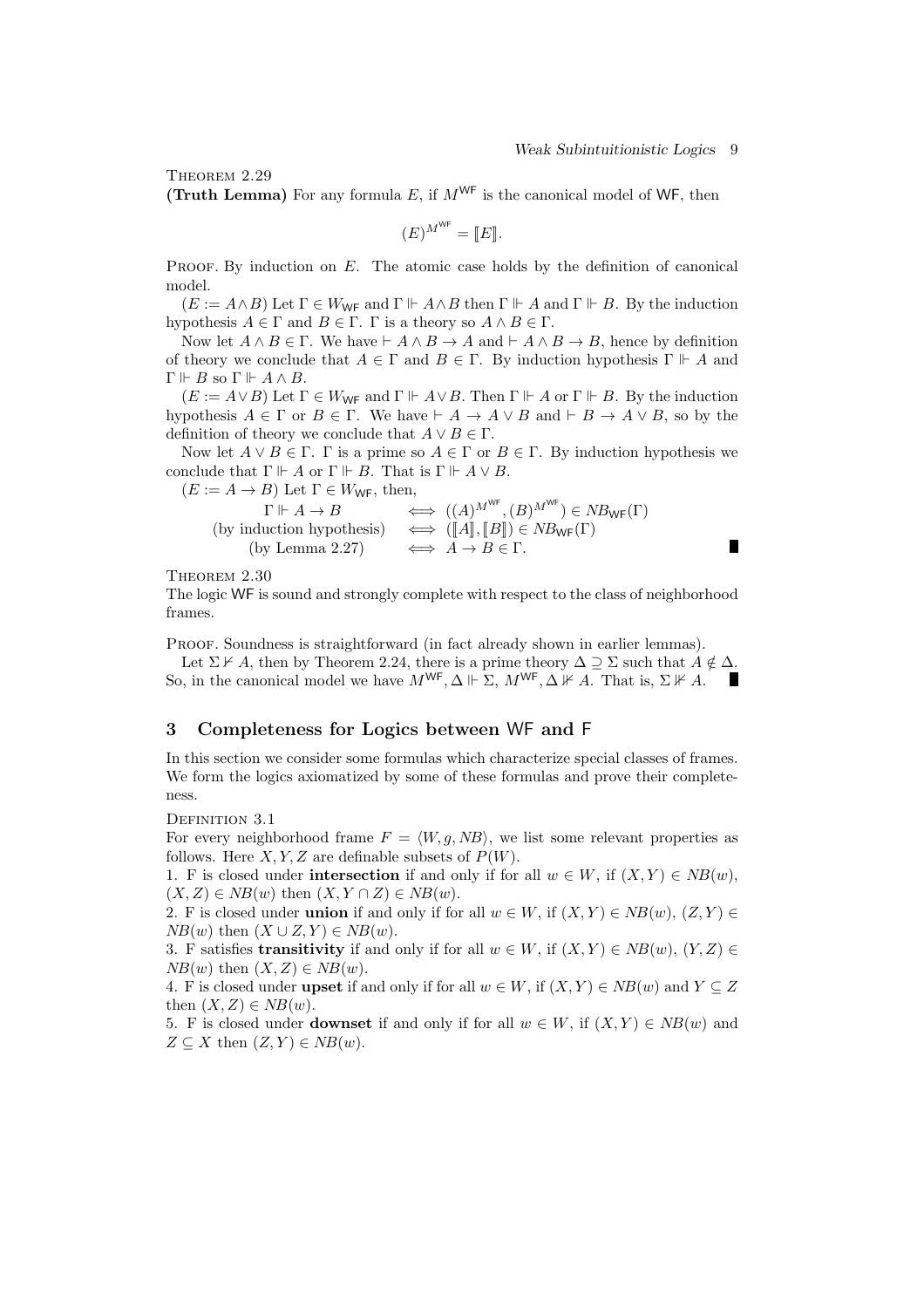Lemma 3.2

The formula  $(p \to q) \land (p \to r) \to (p \to q \land r)$  characterizes the class of frames  $F = \langle W, q, NB \rangle$  satisfying closure under intersection.

**PROOF.** Let F be closed under intersection and  $M = \langle W, g, NB, V \rangle$  be any model based on *F*. We have to prove for all  $w \in W$ ,

$$
(((p \to q) \land (p \to r))^{M}, (p \to q \land r)^{M}) \in NB(w).
$$

For this purpose it is sufficient to show that,  $((p \to q) \land (p \to r))^M \subseteq (p \to q \land r)^M$ . Let  $w \in W$ ,  $w \Vdash p \rightarrow q$  and  $w \Vdash p \rightarrow r$  then,

$$
(V(p), V(q)) \in NB(w)
$$
\n
$$
(3.1)
$$

$$
(V(p), V(r)) \in NB(w)
$$
\n
$$
(3.2)
$$

The frame is closed under intersection, so by (3.1) and (3.2),  $(V(p), V(q) \cap V(r)) \in$ *NB*(*w*)*.* So,  $w \Vdash p \to q \land r$ . Hence, by definition of neighborhood frames for all *w ∈ W*,

$$
(((p \to q) \land (p \to r))^{M}, (p \to q \land r)^{M}) \in NB(w).
$$

For the other direction, we use contraposition. Suppose that the class is not closed under intersection. Then there is a frame *F* and  $w \in F$  such that  $(X, Y) \in NB(w)$ and  $(X, Z) \in NB(w)$  but  $(X, Y \cap Z) \notin NB(w)$ . Consider the valuation V such that,  $V(p) = X$ ,  $V(r) = Z$  and  $V(q) = Y$ . Then,

$$
(V(p), V(q)) \in NB(w) \Rightarrow w \Vdash p \to q,
$$
  
\n
$$
(V(p), V(r)) \in NB(w) \Rightarrow w \Vdash p \to r,
$$
  
\n
$$
(V(p), V(q \land r)) \notin NB(w) \Rightarrow w \nvDash p \to q \land r.
$$

So  $((p \to q) \land (p \to r))^M \nsubseteq (p \to q \land r)^M$ . Then by definition of neighborhood frames  $g \nVdash (p \to q) \land (p \to r) \to (p \to q \land r)$ . Therefore  $F \nVdash (p \to q) \land (p \to r) \to (p \to q \land r)$ .

Lemma 3.3

The formula  $(p \to q) \land (r \to q) \to (p \lor r \to q)$  characterizes the class of frames  $F = \langle W, g, NB \rangle$  satisfying closure under union.

PROOF. Let F be closed under union and  $M = \langle W, g, NB, V \rangle$  be any model based on *F*. We have to prove for all  $w \in W$ ,

$$
(((p \to q) \land (r \to q))^{M}, (p \lor r \to q)^{M}) \in NB(w).
$$

For this purpose it is sufficient to show that,  $((p \to q) \land (r \to q))^M \subseteq (p \lor r \to q)^M$ . Let  $w \in W$ ,  $w \Vdash p \to q$  and  $w \Vdash r \to q$  then,

$$
(V(p), V(q)) \in NB(w)
$$
\n
$$
(3.3)
$$

$$
(V(r), V(q)) \in NB(w)
$$
\n
$$
(3.4)
$$

The frame is closed under union, so by (3.3) and (3.4),  $(V(p) \cup V(r), V(q)) \in NB(w)$ . So,  $w \Vdash p \lor r \to q$ . Hence by definition of neighborhood frames for all  $w \in W$ ,

$$
(((p \to q) \land (r \to q))^{M}, (p \lor r \to q)^{M}) \in NB(w).
$$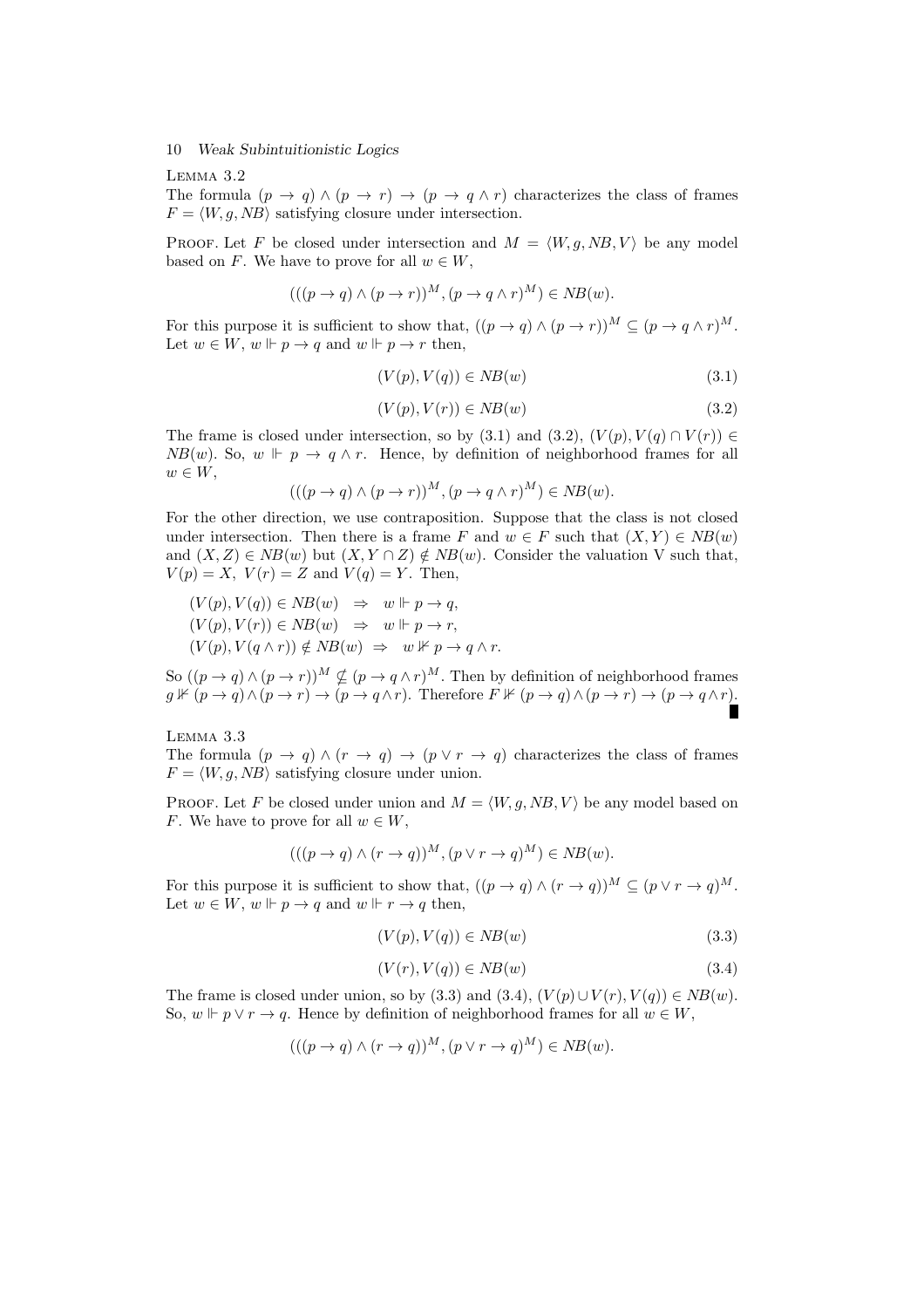For the other direction, we use contraposition. Suppose that the class is not closed under union. Then there is a frame *F* and  $w \in F$  such that  $(X, Y) \in NB(w)$  and  $(Z, Y) \in NB(w)$  but  $(X \cup Z, Y) \notin NB(w)$ . Consider the valuation V such that,  $V(p) = X$ ,  $V(r) = Z$  and  $V(q) = Y$ . Then,

$$
(V(p), V(q)) \in NB(w) \Rightarrow w \Vdash p \to q,
$$
  
\n
$$
(V(r), V(q)) \in NB(w) \Rightarrow w \Vdash r \to q,
$$
  
\n
$$
(V(p \lor r), V(q)) \notin NB(w) \Rightarrow w \nvDash p \lor r \to q.
$$

So  $((p \rightarrow q) \land (r \rightarrow q))^M \nsubseteq (p \lor r \rightarrow q)^M$ . Then by definition of neighborhood frames  $g \nVdash (p \to q) \land (r \to q) \to (p \lor r \to q)$ . Therefore  $F \nVdash (p \to q) \land (r \to q) \to (p \lor r \to q)$ .

It is very notable that, if we use *N*-neighborhoods instead of neighborhoods, the formulas  $(p \to q) \land (p \to r) \to (p \to q \land r)$  and  $(p \to q) \land (r \to q) \to (p \lor r \to q)$ characterize the same class of frames. This is clearly undesirable and strong evidence that our definition of neighborhood is the right one.

#### Lemma 3.4

The formula  $(p \to q) \land (q \to r) \to (p \to r)$  characterizes the class of frames  $F =$  $\langle W, q, NB \rangle$  satisfying transitivity.

PROOF. Let *F* satisfy transitivity and  $M = \langle W, g, NB, V \rangle$  be any model based on *F*. We have to prove for all  $w \in W$ ,

$$
(((p \to q) \land (q \to r))^{M}, (p \to r)^{M}) \in NB(w).
$$

For this purpose it is sufficient to show that,  $((p \to q) \land (q \to r))^M \subseteq (p \to r)^M$ . Let  $w \in W$ ,  $w \Vdash p \rightarrow q$  and  $w \Vdash q \rightarrow r$  then,

$$
(V(p), V(q)) \in NB(w)
$$
\n
$$
(3.5)
$$

$$
(V(q), V(r)) \in NB(w)
$$
\n
$$
(3.6)
$$

The frame satisfies transitivity, so by  $(3.5)$  and  $(3.6)$ ,  $(V(p), V(r)) \in NB(w)$ . So,  $w \Vdash p \to r$ . Hence, by definition of neighborhood frames for all  $w \in W$ ,

$$
(((p \to q) \land (q \to r))^{M}, (p \to r)^{M}) \in NB(w).
$$

For the other direction, we use contraposition. Suppose that the class does not satisfy transitivy. Then there is a frame *F* and  $w \in F$  such that  $(X, Y) \in NB(w)$  and  $(Y, Z) \in NB(w)$  but  $(X, Z) \notin NB(w)$ . Consider the valuation V such that,  $V(p)$ *X*,  $V(r) = Z$  and  $V(q) = Y$ . Then,

$$
(V(p), V(q)) \in NB(w) \Rightarrow w \Vdash p \to q,
$$
  
\n
$$
(V(q), V(r)) \in NB(w) \Rightarrow w \Vdash q \to r,
$$
  
\n
$$
(V(p), V(r)) \notin NB(w) \Rightarrow w \nvDash p \to r.
$$

So  $((p \rightarrow q) \land (q \rightarrow r))^M \nsubseteq (p \rightarrow r)^M$ . Then by the definition of neighborhood frames  $g \nVdash (p \to q) \land (q \to r) \to (p \to r)$ . Therefore  $F \nVdash (p \to q) \land (q \to r) \to (p \to r)$ . Г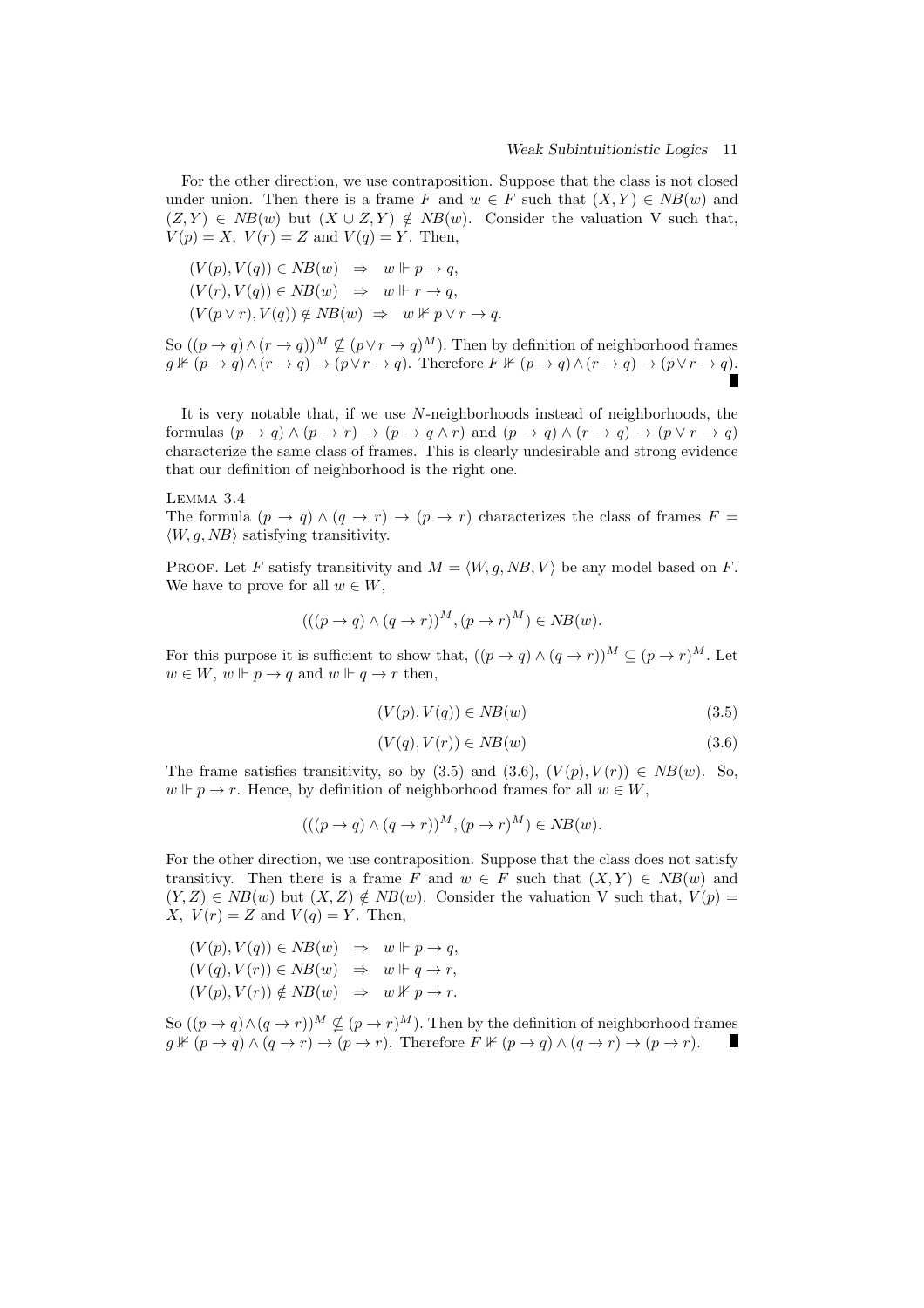Lemma 3.5

The rule  $\frac{p\rightarrow q}{(q\rightarrow r)\rightarrow (p\rightarrow r)}$  characterizes the class of frames  $F = \langle W, g, NB \rangle$  satisfying closure under downset.

PROOF. Let for all  $M = \langle W, g, NB, V \rangle$  on a frame *F*, which is closed under downset,  $M \Vdash p \to q$ . We have to prove for all M on *F*,  $M \Vdash (q \to r) \to (p \to r)$ . For this purpose we show that for all M on F,  $(q \rightarrow r)^M \subset (p \rightarrow r)^M$ . Let  $w \in M$  and  $w \Vdash q \to r$  then,  $(V(q), V(r)) \in NB(w)$ . Also by assumption  $V(p) \subseteq V(q)$ . The frame is closed under downset so,  $(V(p), V(r)) \in NB(w)$ , therefore  $w \Vdash p \to r$ . So  $(q \rightarrow r)^M \subseteq (p \rightarrow r)^M$ , i.e. by Theorem 2.12, for all *M* on *F*, *M*  $\models (q \rightarrow r) \rightarrow (p \rightarrow r)$ .

For the other direction, we use contraposition. Suppose that the class is not closed under downset. That is there is a frame *F* and  $w \in F$  such that  $(X, Y) \in NB(w)$ ,  $Z \subseteq$ *X* but  $(Z, Y) \notin NB(w)$ . Consider the valuation V such that,  $V(p) = Z$ ,  $V(r) = Y$ and  $V(q) = X$ . So  $(V(q), V(r)) \in NB(w)$ ,  $(V(p), V(r)) \notin NB(w)$  and  $V(p) \subseteq V(q)$ , then  $M, w \Vdash q \to r$ ,  $M, w \nvDash p \to r$  and  $M \Vdash p \to q$ . Hence  $(q \to r)^M \nsubseteq (p \to r)^M$  so,  $M \not\vdash (q \rightarrow r) \rightarrow (p \rightarrow r).$ 

# Lemma 3.6

The rule  $\frac{p\rightarrow q}{(r\rightarrow p)\rightarrow(r\rightarrow q)}$  characterizes the class of frames  $F = \langle W, g, NB \rangle$  satisfying closure under upset.

PROOF. Let for all  $M = \langle W, q, NB, V \rangle$  on a frame *F*, which is closed under upset,  $M \Vdash p \to q$ . We have to prove for all *M* on *F*,  $M \Vdash (r \to p) \to (r \to q)$ . For this purpose we show for all *M* on *F*,  $(r \to p)^M \subseteq (r \to q)^M$ . Let  $w \in M$  and  $w \Vdash r \to p$ . Then,  $(V(r), V(p)) \in NB(w)$ . Also by assumption  $V(p) \subseteq V(q)$ . The frame is closed under downset so,  $(V(r), V(q)) \in NB(w)$ , therefore  $w \Vdash r \to q$ . So  $(r \rightarrow p)^M \subset (r \rightarrow q)^M$ , i.e. by Theorem 2.12, for all M on *F*, M  $\Vdash (r \rightarrow p) \rightarrow (r \rightarrow q)$ .

For the other direction, we use contraposition. Suppose that the class is not closed under upset. That is there is a frame *F* and  $w \in F$  such that  $(X, Y) \in NB(w)$ ,  $Y \subseteq Z$ but  $(X, Z) \notin NB(w)$ . Consider the valuation V such that,  $V(p) = Y$ ,  $V(r) = X$  and  $V(q) = Z$ . So  $(V(r), V(p)) \in NB(w)$ ,  $(V(r), V(q)) \notin NB(w)$  and  $V(p) \subseteq V(q)$ , then  $M, w \Vdash r \to p$ ,  $M, w \nvDash r \to q$  and  $M \Vdash p \to q$ . Hence  $(r \to p)^M \nsubseteq (r \to q)^M$  so,  $M \not\Vdash (r \rightarrow p) \rightarrow (r \rightarrow q).$ 

In this section we will be interested in the following axiom schemas and rules.

 $(A \rightarrow B) \land (A \rightarrow C) \rightarrow (A \rightarrow B \land C)$  $(A \rightarrow B) \land (C \rightarrow B) \rightarrow (A \lor C \rightarrow B)$  $(\mathbf{I})$   $(A \to B) \land (B \to C) \to (A \to C)$  $(L_L)$   $\frac{A \rightarrow B}{(C \rightarrow A) \rightarrow (C \rightarrow B)}$  $(\mathbf{I}_R)$   $\xrightarrow{(B \to C) \to (A \to C)}$ 

Lemma 3.7

(a) If WFC  $\subseteq L$ , then the canonical model of logic L is closed under intersection.

- (b) If WFD  $\subseteq L$ , then the canonical model of logic *L* is closed under union.
- (c) If WFI  $\subseteq L$ , then the canonical model of logic *L* satisfies transitivity.
- (d) If  $WFI_L \subseteq L$ , then the canonical model of logic *L* is closed under upset.
- (e) If  $WFI_R \subseteq L$ , then the canonical model of logic *L* is closed under downset.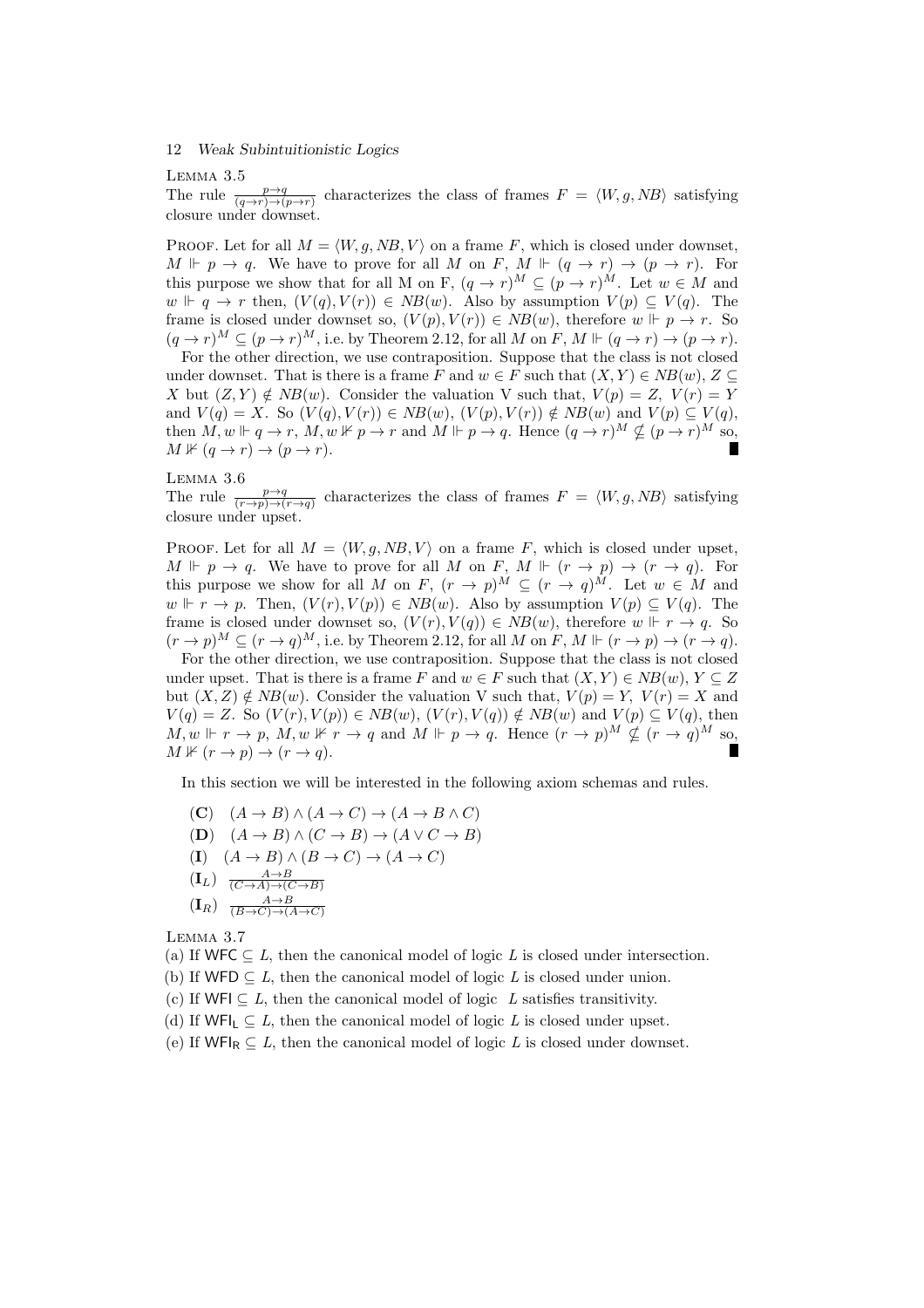$\blacksquare$ 

PROOF. We only prove (a) and (e). The other cases are similar.

(a) Suppose that in the canonical model of logic *L*,  $(X, Y) \in NB(\Gamma)$  and  $(X, Z) \in$ *NB*(Γ). By definition of *NB* in the canonical model there exist formulas A,B and C such that  $(X, Y) = (\llbracket A \rrbracket, \llbracket B \rrbracket)$  and  $(X, Z) = (\llbracket A \rrbracket, \llbracket C \rrbracket)$ , where  $A \to B \in \Gamma$  and  $A \to C \in \Gamma$ . Hence  $(A \to B) \land (A \to C) \in \Gamma$  and so using  $(C), A \to B \land C \in \Gamma$ . Hence  $(\llbracket A \rrbracket, \llbracket B \wedge C \rrbracket) \in NB(\Gamma)$ . Therefore since  $\llbracket B \rrbracket \cap \llbracket C \rrbracket = \llbracket B \wedge C \rrbracket, (X, Y \cap Z) \in NB(w)$ . So *NB* is closed under intersection.

(e) Suppose that in the the canonical model of  $WFI_R$ ,  $(X, Y) \in NB(\Gamma)$  and  $Z \subseteq X$ . Then there exist formulas A,B and C, such that  $(X, Y) = (\llbracket A \rrbracket, \llbracket B \rrbracket), Z = \llbracket C \rrbracket$ and  $\llbracket C \rrbracket \subset \llbracket A \rrbracket$ . By definition of neighborhood in the canonical model and using Lemma 2.26, we conclude that  $A \to B \in \Gamma$  and  $\vdash C \to A$ , and so using  $(I_R)$  and modus ponens,  $C \to B \in \Gamma$ . Hence  $(\llbracket C \rrbracket, \llbracket B \rrbracket) = (Z, Y) \in NB(\Gamma)$ . Therefore *NB* is closed under downset.

THEOREM 3.8

If  $\Gamma \subseteq \{C, D, I, I_L, I_R\}$ , then WFF is sound and strongly complete with respect to the class of neighborhood frames with all the properties defined by the schemes in Γ.

#### PROOF. Immediate by Lemma 3.7.

The logic F is the smallest set of formulas closed under instances of WF, **C, D** and **I**. Theorem 3.8 shows that F is sound and complete with respect neighborhood models closed under intersection and union, and satisfying transitivity. A rooted subintuitionistic Kripke model for F is a quadruple  $M = \langle W, g, R, V \rangle$  with R lacking the properties of reflexivity, transitivity and preservation of rooted intuitionistic Kripke models [5]. The following theorem gives another proof of completeness for F with respect neighborhood models closed under intersection, union and satisfying transitivity, using the completeness of  $F$  with respect to Kripke models  $([2, 9, 5]).$ 

#### THEOREM 3.9

For every rooted subintuitionistic Kripke model  $M_k = \langle W, g, R, V \rangle$ , there is a pointwise equivalent neighborhood model  $M_n = \langle W, g, NB, V \rangle$ , closed under intersection and union, and satisfying transitivity.

PROOF. Let  $M_k = \langle W, g, R, V \rangle$  be a rooted subintuitionistic kipke model and  $w \in W$ . For each  $w \in W$ , we define  $R(w) = \{u \in W \mid wRu\}$  and

$$
NB(w) = \{(X, Y) \mid R(w) \subseteq (W - X) \cup (Y)\}.
$$

We show that  $M_n = \langle W, q, NB, V \rangle$  is a neighborhood model closed under intersection and union, and satisfying transitivity. We know that  $R(g) = W$ , so

$$
NB(g) = \{(X, Y) \mid W \subseteq (W - X) \cup (Y)\} = \{(X, Y) \mid X \subseteq Y\}.
$$

It is easy to show that with this definition *NB* is closed under intersection, union and satisfies transitivity. We only show that *NB* is closed under intersection. Let  $(X, Y)$  and  $(X, Z)$  be in  $NB(w)$ . We want to show that  $(X, Y \cap Z) \in NB(w)$ . So by definition of *NB*,

$$
R(w) \subseteq (W - X) \cup (Y),\tag{3.7}
$$

$$
R(w) \subseteq (W - X) \cup (Z). \tag{3.8}
$$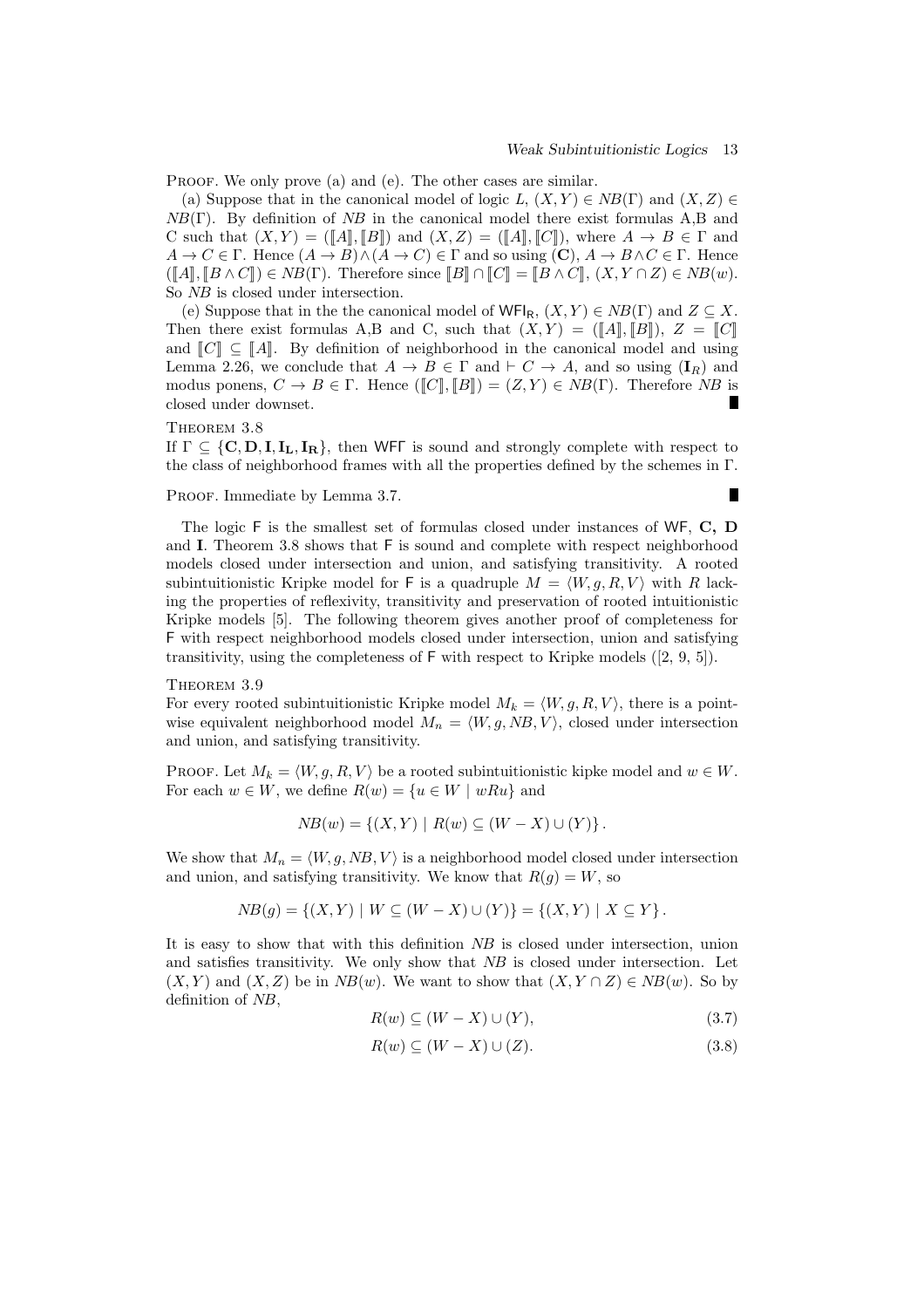By (3.7) and (3.8),  $R(w) \subseteq (W - X) \cup (Y \cap Z)$ . So, by definition of *NB*,  $(X, Y \cap Z) \in$  $NB(w)$ . Now we prove that  $M_k$  and  $M_n$  are pointwise equivalent. The proof is by induction on the complexity of formulas. We only consider the implication case. Let  $M_k, w \Vdash A \to B$ . We want to prove that  $M_n, w \Vdash A \to B$  that is  $((A)^{M_n}, (B)^{M_n}) \in$ *N*(*w*). For this purpose it is sufficient to show that  $R(w) \subseteq (W - (A)^{M_n}) \cup (B)^{M_n}$ . Let  $v \in R(w)$  and  $M_n, v \Vdash A$ . Then  $wRv$  and by induction hypothesis  $M_k, v \Vdash A$ . Then, by assumption  $M_k$ ,  $v \Vdash B$ . So, by induction hypothesis,  $M_n$ ,  $v \Vdash B$ . That is  $v \in (B)^{M_n}$  and so  $R(w) \subseteq (W - (A)^{M_n}) \cup (B)^{M_n}$ . Hence  $((A)^{M_n}, (B)^{M_n}) \in N(w)$ .

Now assume  $M_n, w \Vdash A \to B$ . We want to prove that  $M_k, w \Vdash A \to B$ . Let  $wRv, M_k, v \Vdash A$ . Then, by induction hypothesis,  $M_n, v \Vdash A$ . Also, by assumption,  $v \in R(w)$  and  $R(w) \subseteq (W - (A)^M) \cup (B)^M$ . So  $M_n, v \Vdash B$ . Again by induction hypothesis  $M_k$ ,  $v \Vdash B$ . That is  $M_k$ ,  $w \Vdash A \to B$ .

## **4 Finite model property**

In this section we will show that WF has the finite model property. We are going to prove this result by means of finite theories in so-called adequate sets.

## DEFINITION 4.1

A set of formulas  $\Sigma$  is **adequate** if for all formulas  $A, B$ , if  $A \vee B \in \Sigma$  then so are A and *B*, if  $A \wedge B \in \Sigma$  then so are *A* and *B*, and if  $A \rightarrow B \in \Sigma$  then so are *A* and *B*.

## Lemma 4.2

Let  $\Sigma$  be a set of formulas and let *D* be a formula such that  $\Sigma \cup \{D\} \subset \Phi$  and  $\Sigma \nvdash D$ . Then there is a prime theory  $\Delta \subseteq \Phi$  such that

1.  $\Sigma \subseteq \Delta$ , 2.  $A, B \in \Delta$  and  $A \wedge B \in \Phi \Rightarrow A \wedge B \in \Delta$ , 3. If  $A, B \in \Phi$  and  $\vdash A \to B \Rightarrow$  (if  $A \in \Delta$ , then  $B \in \Delta$ ), 4. If  $A \in \Phi$  and  $\vdash A \Rightarrow A \in \Delta$ , 5. If  $A \lor B \in \Delta \Rightarrow A \in \Delta$  *or*  $B \in \Delta$ *.* 

PROOF. Everything is similar to Theorem 2.24, except that we consider an enumeration  $B_1, B_2, ..., B_n$  of the elements of  $\Phi$ .

Now we make the model  $M^{\Phi} = \langle W^{\Phi}, a, NB^{\Phi}, V^{\Phi} \rangle$  as follows,

- 1.  $W^{\Phi} := {\{\Delta \subseteq \Phi \mid \Delta \text{ satisfies conditions 2 to 5 in Lemma 4.2}}\},$
- $2. g := \mathsf{WF}_{\Phi} = \{A \mid A \in \Phi \text{ and } \vdash A\},\$
- 3. For each  $\Delta \in W^{\Phi}$ ,  $NB^{\Phi}(\Delta) = \{([\![A]\!]^{\Phi}, [\![B]\!]^{\Phi}) \mid A \to B \in \Delta \}$  where  $[A]^\Phi = {\Delta \in W^\Phi \mid A \in \Delta},$
- 4.  $V^{\Phi}(p) = [p]^{\Phi} = {\{\Delta \mid \Delta \in W^{\Phi} \text{ and } p \in \Delta\}}.$

It is easy to show that  $WF_{\Phi} \in W^{\Phi}$  and that  $WF_{\Phi}$  is an omniscient world. So,  $M^{\Phi}$  is in fact a neighborhood model.

П

Lemma 4.3

For every formula  $E \in \Phi$ , and for each  $\Gamma \in M^{\Phi}$ ,  $(E)^{M^{\Phi}} = [E]_{\Phi}$ .

PROOF. The proof is similar to Theorem 2.29.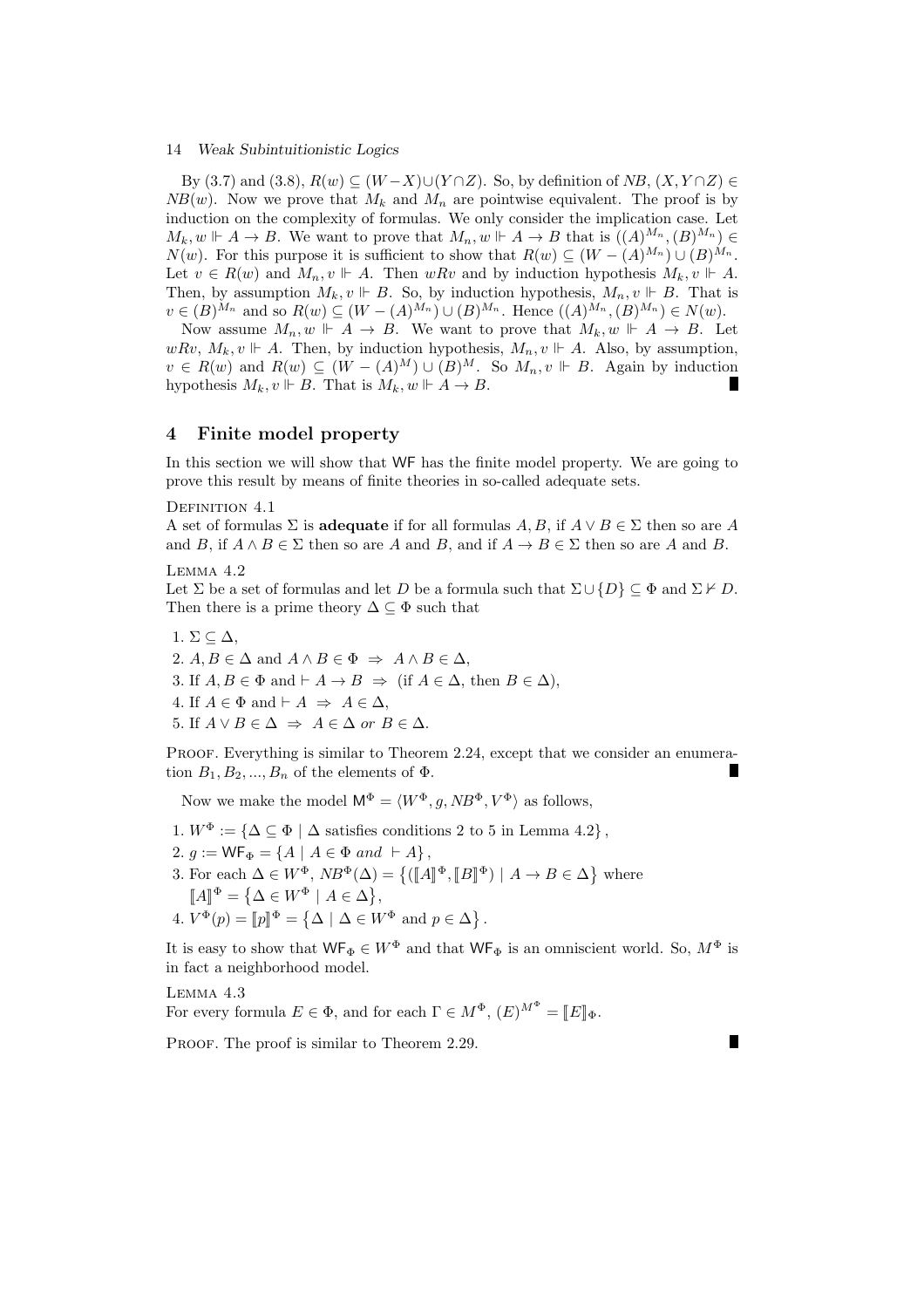Г

THEOREM 4.4

**(Finite Model Property)** If  $\nvdash A$ , then there exists a finite countermodel for *A*.

PROOF. We consider the finite adequate set  $\Phi$  such that  $A \in \Phi$  and consider the model  $M^{\Phi}$ . By Lemma 2.29, there exists a set  $\Delta \subseteq \Phi$  such that  $A \notin \Delta$  and  $\Delta$  is a node of  $M^{\Phi}$ . Hence  $M^{\Phi}$ ,  $\Delta \nVdash A$  and so  $M^{\Phi}$  is a finite neighborhood model which does not force A. H

## **5 Relation of** WF **to** F

In [5] we obtained conservativity results for **IPC** over F. In this section, we prove such results for WF as well. This clarifies the difference in strength between F and WF.

DEFINITION 5.1

Let us call a formula  $A \rightarrow B$  with *A* and *B* containing only  $\land$  and  $\lor$  a **simple implication**.

The following is a uniform substitution theorem for WF. It states that we can always replace logically equivalent formulas by each other.

THEOREM  $5.2$ 

**(Uniform Substitution)** If  $\vdash A \leftrightarrow B$ , then  $\vdash E[A/p] \leftrightarrow E[B/p]$ , where *p* is an atom.

PROOF. The proof is easy by induction on E. We only check the disjunction and implication cases. Let  $E = C \vee D$ , then

| 1. $\vdash C\left[A/p\right]\rightarrow C\left[B/p\right]$                                 | By induction hypothesis            |
|--------------------------------------------------------------------------------------------|------------------------------------|
| $2. \vdash C [B/p] \rightarrow (C \vee D) [B/p]$                                           | axioms 1                           |
| $3. \vdash C \left[ A/p \right] \rightarrow (C \vee D) \left[ B/p \right]$                 | Follows from 1 and 2 using rule 12 |
| $4. \vdash D\left[A/p\right] \rightarrow D\left[B/p\right]$                                | By induction hypothesis            |
| $5. \vdash D \left[ \frac{B}{p} \right] \rightarrow (C \vee D) \left[ \frac{B}{p} \right]$ | axioms 1                           |
| $6. \vdash D\left[A/p\right] \rightarrow (C \vee D)\left[B/p\right]$                       | Follows from 4 and 5 using rule 12 |
| 7. $\vdash$ $(C \vee D)$ $[A/p] \rightarrow (C \vee D)$ $[B/p]$                            | Follows from 3 and 6 using rule 6  |

The other direction is similar to this. So  $\vdash$   $(C \lor D)$   $[A/p] \leftrightarrow (C \lor D)$   $[B/p]$ . Now Let  $E = C \rightarrow D$ , then

| $1. \vdash C \left[ A/p \right] \leftrightarrow C \left[ B/p \right]$                   | By induction hypothesis |  |
|-----------------------------------------------------------------------------------------|-------------------------|--|
| $2. \vdash D [B/p] \leftrightarrow D [A/p]$                                             | By induction hypothesis |  |
| $3. \vdash (C [A/p] \rightarrow D [A/p]) \leftrightarrow (C [B/p] \rightarrow D [B/p])$ | Follows from rule 13    |  |

That is,  $\vdash E[A/p] \leftrightarrow E[B/p]$ .

THEOREM 5.3

Let *A* be constructed by applying only  $\land$  and  $\lor$  to atoms. Then there are formulas  $A', A''$  such that

 $1. \vdash A \leftrightarrow A'$  and  $A'$  is a disjunction of conjunctions atoms.  $2. \vdash A \leftrightarrow A''$  and  $A''$  is a conjunction of disjunctions of atoms.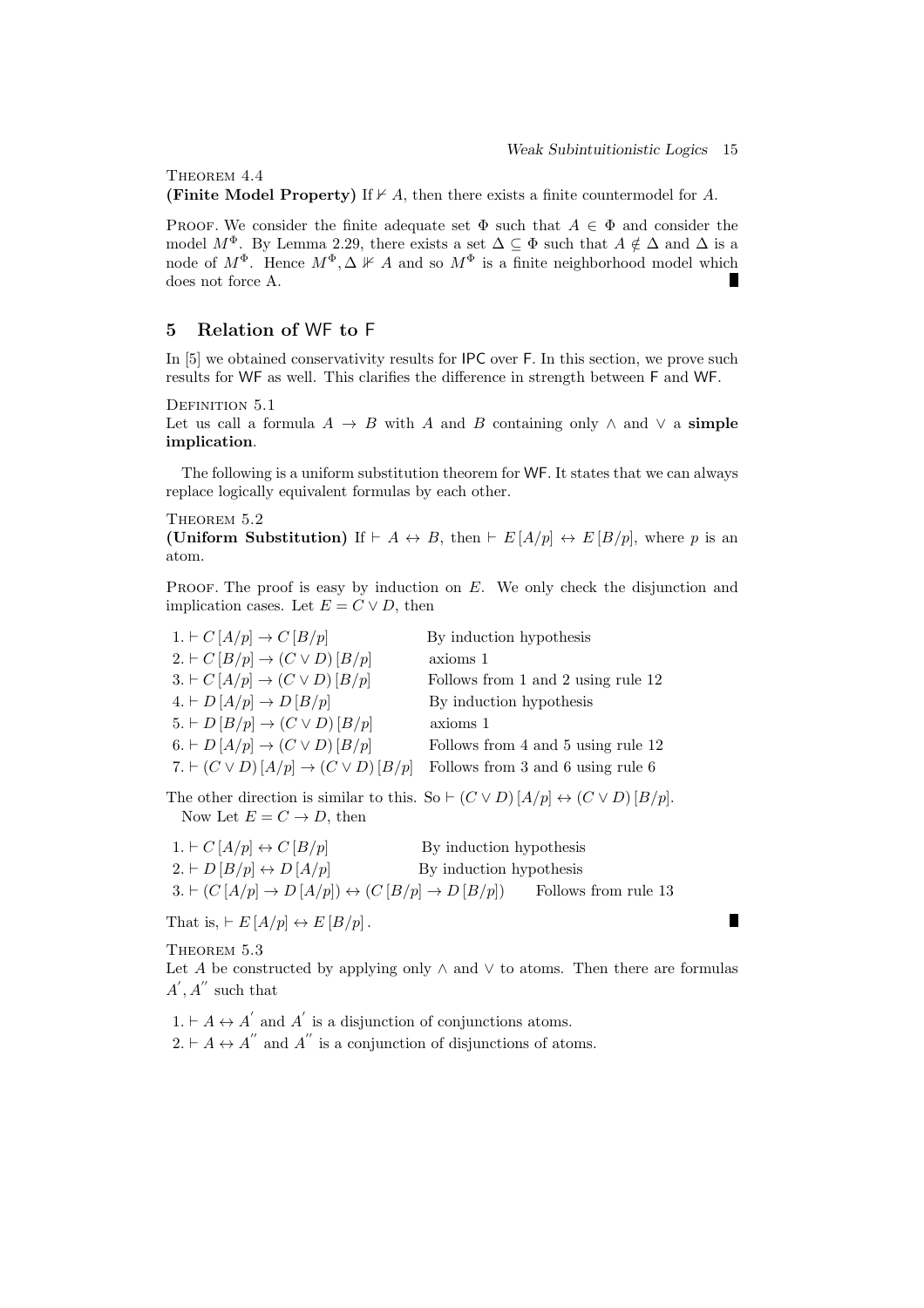PROOF. The proof is straightforward.

Now by the theorem just proved, a simple implication  $A \rightarrow B$  can be replaced by a WF- and IPC-equivalent  $A' \rightarrow B'$  such that  $A'$  is a disjunction of conjunctions and  $B$ <sup> $\prime$ </sup> is a conjunction of disjunctions.

Lemma 5.4 For all  $p_i, 1 \leq i \leq k$  and  $q_j, 1 \leq j \leq m$  we have,

> $\vdash$ wF  $p_1 ∨ ... ∨ p_k → q_1 ∧ ... ∧ q_m$ iff  $\vdash_{\mathsf{WF}} p_i \rightarrow q_j$  for all i, j.

PROOF. Easy.

DEFINITION 5.5

A formula  $A \rightarrow B$  called a **very simple implication** if A is conjunction of atoms and B is disjunction of atoms.

By the previous lemma we can conclude that to show that IPC is conservative over WF with respect to simple implications it is sufficient to do so for very simple implications. We can do so now for very simple implications, and in fact even for CPC instead of F.

THEOREM 5.6

If IPC (or CPC) proves a very simple implication, then WF proves it as well.

PROOF. Let  $A \to B$  be a very simple implication, so  $A = \bigwedge_i (P_i)$  and  $B = \bigvee_j (q_j)$ . Assume  $\forall_{\text{WF}} A \rightarrow B$  then by the completeness theorem there exists a neighborhood model M and  $w \in M$ , such that  $M, w \nVdash A \to B$ . Hence  $(A)^M \nsubseteq (B)^M$ . So there exists  $v \in M$  such that  $M, v \Vdash A$  and  $M, v \nvDash B$ . Now we select this point *v* from M and then we make the one point IPC model  $M_{\text{IPC}} = \langle v, NB(v), \vDash \rangle$  such that  $NB(v) = \{(v, v), (\emptyset, v)\}\$ and for all propositional variable p,  $M_{\text{IPC}}$ ,  $v \vDash p$  if and only if  $M, v \Vdash p$ . Clearly

$$
M_{\mathsf{IPC}}, v \vDash p_i, \text{ for all } i,
$$
  

$$
M_{\mathsf{IPC}}, v \nvDash q_j, \text{ for all } j.
$$

So,  $((A)^{M_{\text{IPC}}}, (B)^{M_{\text{IPC}}}) = (v, \varnothing)$  and  $(v, \varnothing) \notin NB(v)$ . That is  $M_{\text{IPC}}$ ,  $v \models A \rightarrow B$ , so  $\forall$ ipc  $A \rightarrow B$ .

In [5] IPC was proved to be conservative over F with respect to basic implications, formulas of the form  $A \rightarrow B$  with *A* and *B* conjunction/disjunctions of simple implications. For example  $(p \to q) \land (p \to r) \to (p \to q \land r)$  is a basic implication provable in F for which  $\forall_{WF}$   $(p \rightarrow q) \land (p \rightarrow r) \rightarrow (p \rightarrow q \land r)$ . This shows a clear difference in strength between F and WF.

## **6** WF **and Modal Logic**

We consider the translation  $\Box$  from L, the language of propositional logic, to  $L_{\Box}$ , the language of modal propositional logic. It is given by:

П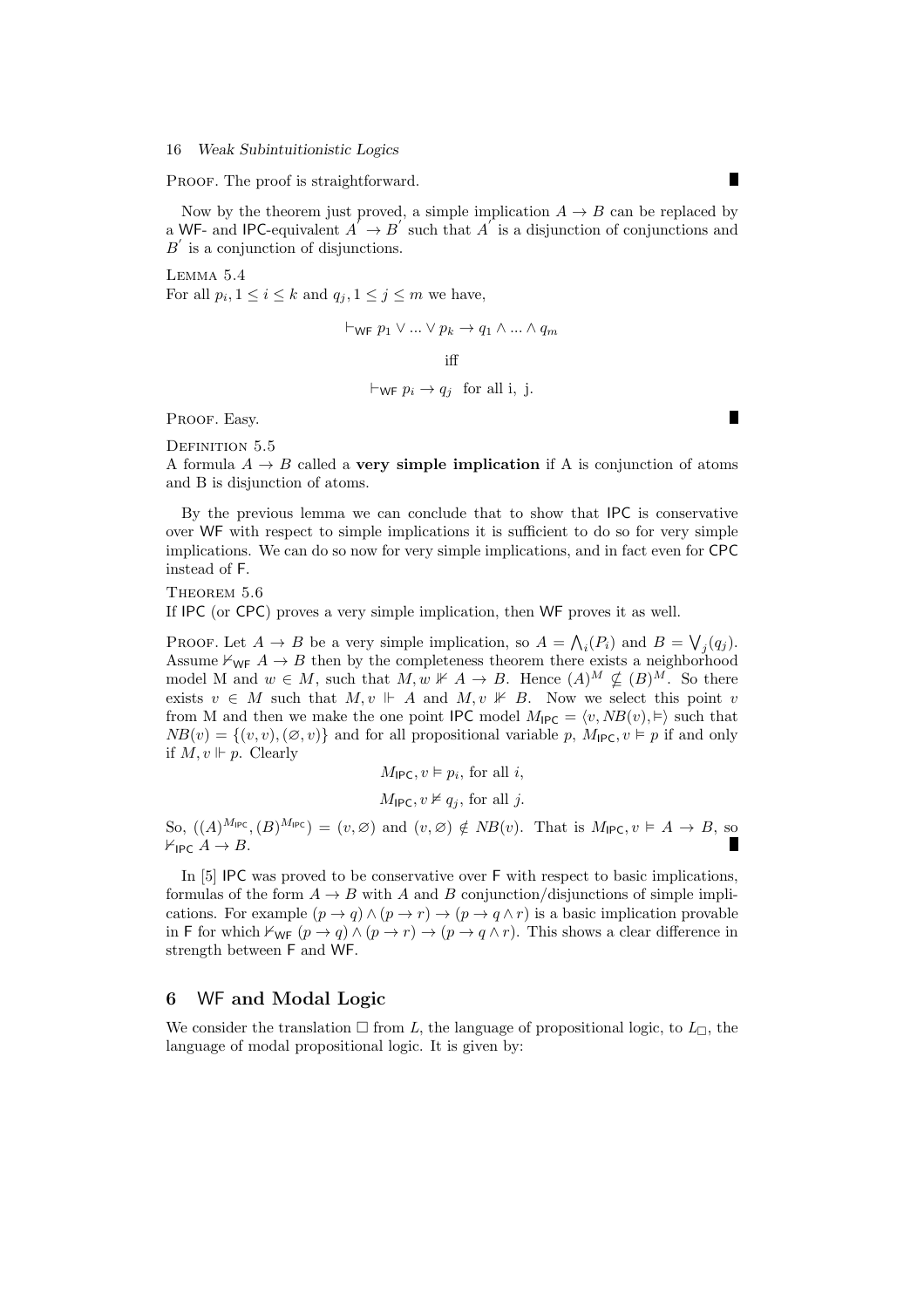П

1.  $p^{\perp} = p$ ; 2.  $(A \wedge B)^{\sqcup} = A^{\sqcup} \wedge B^{\sqcup}$ ;  $(A \vee B)^{\sqcup} = A^{\sqcup} \vee B^{\sqcup}$ ;  $( A \rightarrow B)^{\sqcup} = \Box (A^{\sqcup} \rightarrow B^{\sqcup}).$ 

DEFINITION 6.1

A system of modal logic is classical iff it is closed under RE  $\left(\frac{A \leftrightarrow B}{\Box A \leftrightarrow \Box B}\right)$  [1].

E is the smallest classical modal logic. The logic EN extends E by adding the axiom scheme  $\Box$ . Completeness holds for  $EN$  with respect neighborhood frames that contain the unit, i.e. for all  $w \in W$ ,  $W \in N(w)$  [1]. The clause for  $\Box \varphi$  in the *N*-neighborhood models is:  $w \Vdash \Box \varphi$  iff  $V(\varphi) \in N(w)$ .

We will show that if  $\vdash_{\mathsf{WF}} A$ , then  $\vdash_{\mathsf{EN}} A^{\Box}$ . We conjecture that the reverse direction holds as well but we were unable to prove it because of the difference between neighborhoods and *N*-neighborhoods.

PROPOSITION 6.2

If  $M = \langle W, N, V \rangle$  is an intuitionistic N-neighborhood model without an omniscient world then *M* can be extended by adding an omniscient world to obtain a model  $M'$ such that for all formulas A and for all  $w \in W$ ,

$$
M, w \Vdash A \text{ iff } M', w \Vdash A.
$$

PROOF. We add a world g to W and make a new model  $M' = \langle W', g, N', V' \rangle$ , with  $W' = W \cup \{g\}$ , for all propositional letters *p*,  $(p)^{M'} = (p)^M$  and for all  $w \in W$  and *X ∈ P*(*W*),

$$
N^{'}(w) = \{X \cup \{g\}, \ X \mid X \in N(w)\}, \ N^{'}(g) = \{W^{'}\}.
$$

Then we will show that for all formulas  $D$ ,  $(D)^{M'} \cap W = (D)^M$ , in other words  $(D)^{M'} = (D)^{M}$  or  $(D)^{M'} = (D)^{M} \cup \{g\}$ . The proof is by induction on *D*. The case where *D* is a proposition letter follows by definition. Conjunction and disjunction are easy, and if  $(E)^{M'} \cap W = (E)^M$ , then  $((E)^{M'})^c \cap W = ((E)^M)^c$ . So let  $D = E \to F$ and  $w \in W$ . Then,

 $M, w \Vdash E \to F \iff ((E)^M)^c \cup (F)^M \in N(w)$ (by induction hypothesis)  $\Longleftrightarrow^*$   $((E)^{M'})^c \cup (F)^{M'} \in N'(w)$  $\iff M', w \Vdash' E \to F.$ 

The explanation of *⇐⇒<sup>∗</sup>* is that by induction hypothesis,

$$
(E^{M'})^c = (E^M)^c
$$
 or  $(E^{M'})^c = (E^M)^c \cup \{g\},$   
 $F^{M'} = F^M$  or  $F^{M'} = F^M \cup \{g\}.$ 

We can interpret the *N*-neighborhood models in two ways. As an *N*-neighborhood model with  $\Vdash_{\mathsf{N}}$  and as a modal model with  $\Vdash_{\mathsf{EN}}$ .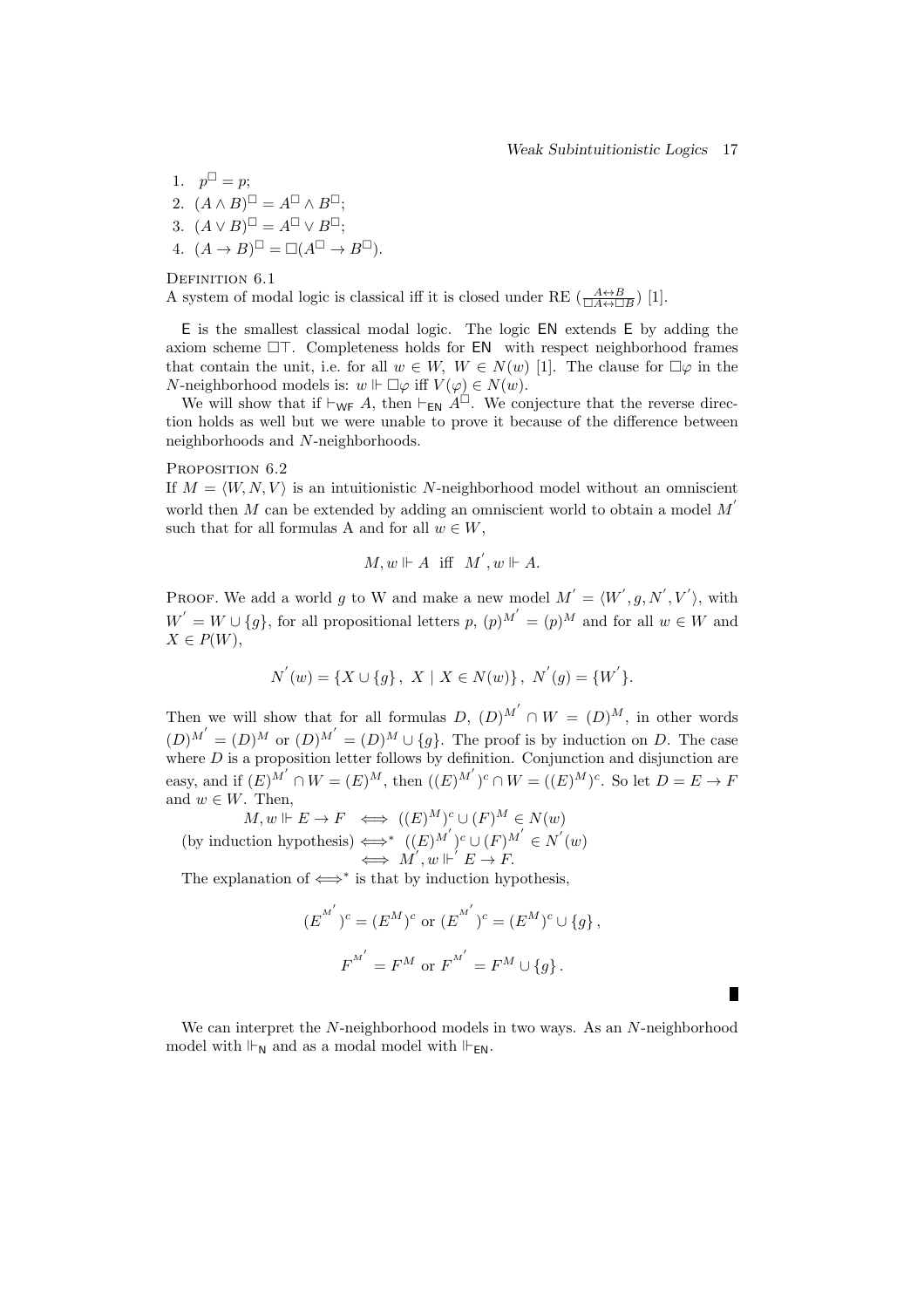Lemma 6.3

Let  $M = \langle W, N, V \rangle$  be an *N*-neighborhood model. Then for all  $w \in W$ ,

$$
M, w \Vdash_{\mathsf{N}} A \text{ iff } M, w \Vdash_{\mathsf{M}} A^{\square}.
$$

PROOF. The proof is by induction on A. The atomic case holds by induction and the conjunction and disjunction cases are easy. We only check the implication case. So let  $A = C \rightarrow D$ , then

$$
M, w \Vdash_{\mathsf{N}} C \to D \iff \{v \mid v \nvDash_{\mathsf{N}} C\} \cup \{v \mid v \Vdash_{\mathsf{N}} D\} \in N(w)
$$
\n(by induction hypothesis) 
$$
\iff \{v \mid v \nvDash_{\mathsf{M}} C^{\Box}\} \cup \{v \mid v \Vdash_{\mathsf{M}} D^{\Box}\} \in N(w)
$$
\n
$$
\iff \{v \mid v \Vdash_{\mathsf{M}} \neg C^{\Box}\} \cup \{v \mid v \Vdash_{\mathsf{M}} D^{\Box}\} \in N(w)
$$
\n
$$
\iff \{v \mid v \Vdash_{\mathsf{M}} \neg C^{\Box} \vee D^{\Box}\} \in N(w)
$$
\n
$$
\iff M, w \Vdash_{\mathsf{M}} \Box(\neg C^{\Box} \vee D^{\Box})
$$
\n
$$
\iff M, w \Vdash_{\mathsf{M}} (C \to D)^{\Box}.
$$

П

 $\blacksquare$ 

THEOREM  $6.4$ For all formulas A, if  $\vdash_{\mathsf{WF}} A$ , then  $\vdash_{\mathsf{EN}} A^{\square}$ .

PROOF. Assume  $\nvdash_{\mathsf{EN}} A^{\square}$ , then by the completeness theorem there exists  $M = \langle W, N, V \rangle$ and  $w \in W$ , such that  $M, w \nvDash_{\mathbb{N}} A^{\square}$ . Then, by Lemma 6.3,  $M, w \nvDash_{\mathbb{N}} A$ . To transfer *M* into a proper *N*-neighborhood model for WF it needs to have an omniscient world. In case  $M = \langle W, N, V \rangle$  does not have one, by Proposition 6.2, there exists  $M'$  with an omniscient world such that  $M'$ ,  $w \nvDash_{\mathbb{N}} A$ . By Lemma 2.7 there is then a pointwise equivalent neighborhood model  $M'_{NB} = \langle W, g, NB, V \rangle$ , such that  $M'_{NB}$ ,  $w \not\vdash A$ . So, by soundness,  $\forall_{WF}$  *A*.

DEFINITION 6.5 An *N*-neighborhood frame  $F = \langle W, g, N \rangle$ , is closed under **superset** if and only if

$$
\forall w \in W, \ \forall X, Y \in P(W): \ X \subseteq Y, \ X \in N(w) \ \Rightarrow \ Y \in N(w).
$$

DEFINITION 6.6

A system of modal logic is monotone iff it is closed under RM  $\left(\frac{A\rightarrow B}{\Box A\rightarrow \Box B}\right)$  [4].

M is the smallest monotonic modal logic. Completeness holds for M with respect monotonic neighborhood frames, i.e. in  $F = \langle W, N \rangle$ , N is closed under superset [4].

Lemma 6.7

For every *N*-neighborhood model  $M_N = \langle W, g, N, V \rangle$  closed under superset there is a pointwise equivalent neighborhood model  $M_{NB} = \langle W, g, NB, V \rangle$  closed under upset and downset.

PROOF. The proof is easy if, by considering, as in Lemma 2.7, for each  $w \in W$ ,  $NB(w) = \{(X, Y) | (X)^c \cup Y \in N(w)\}.$ 

THEOREM  $6.8$ For all formulas  $A$ , if  $\vdash_{\mathsf{WFInL}} A$ , then  $\vdash_{\mathsf{M}} A^{\square}$ .

PROOF. Assume  $\forall_{M} A^{\square}$ . Then by the completeness theorem there exist  $M = \langle W, N, V \rangle$ , closed under superset, and  $w \in W$  such that  $M, w \nvDash_{M} A^{\square}$ . So, by Lemma 6.3,  $M, w \nvDash_{\mathbb{N}} A$ . In case  $M = \langle W, N, V \rangle$  does not have an omniscient world, then by